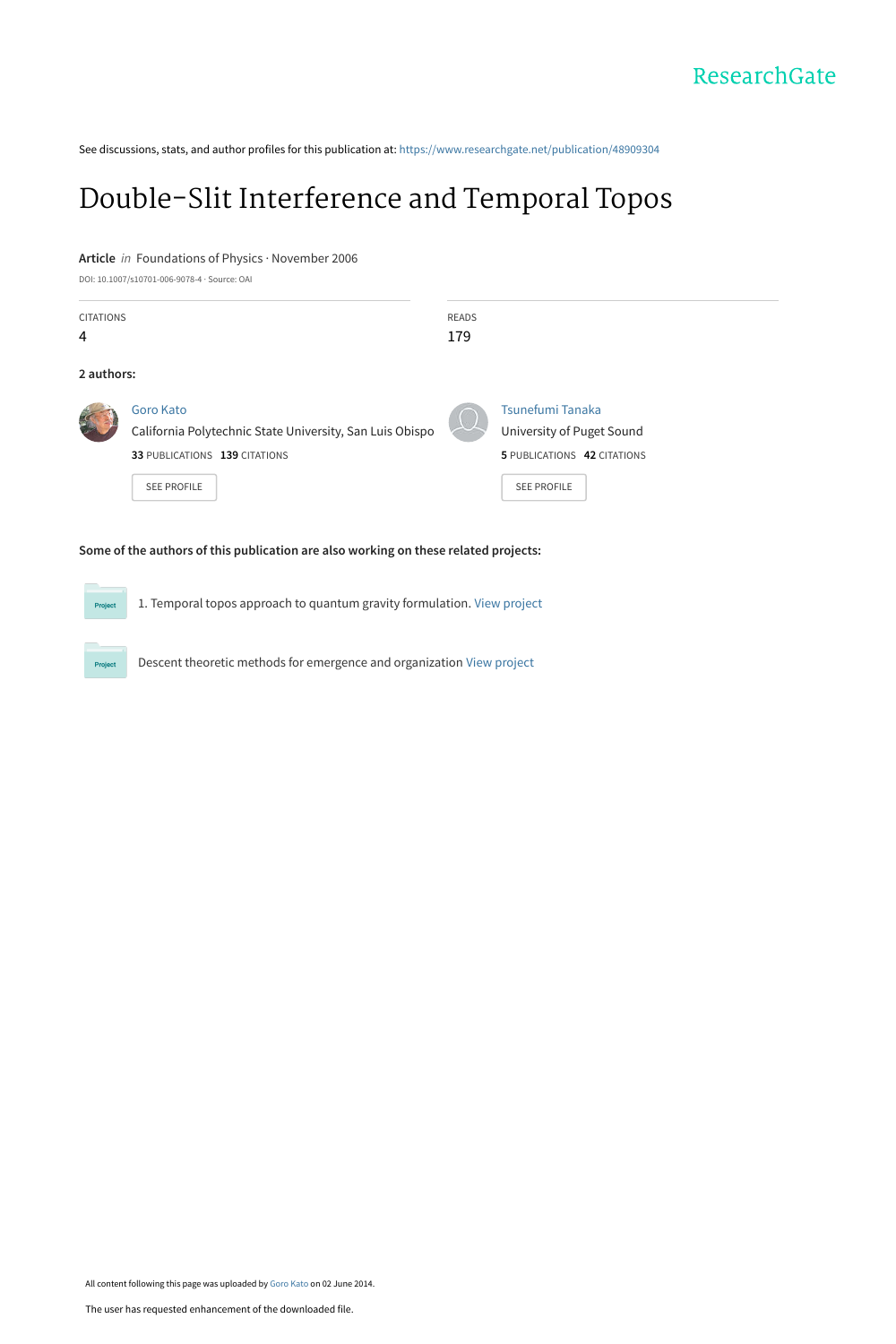# **Double-slit Interference and Temporal Topos**

**Goro Kato and Tsunefumi Tanaka**

*The electron double-slit interference is re-examined from the point of view of temporal topos. Temporal topos (or* t*-topos) is an abstract algebraic (categorical) method using the theory of sheaves. <sup>A</sup> brief introduction to* t*-topos is given. When the structural foundation for describing particles is based on* t*-topos, the particle-wave duality of electron is <sup>a</sup> natural consequence. <sup>A</sup> presheaf associated with the electron represents both particle-like and wave-like properties depending upon whether an object in the site (*t*-site) is specified (particle-like) or not (wave-like). It is shown that the localization of the electron at one of the slits is equivalent to choosing a particular object in the* t*-site and that the electron behaves as <sup>a</sup> wave when it passes through <sup>a</sup> double-slit because there are more than one object in the* t*-site. Also, the single-slit diffraction is interpreted as a result of the possibility of many different ways of factoring a morphism between two objects.*

#### **1. INTRODUCTION—THE ELECTRON DOUBLE-SLIT INTERFERENCE**

The electron double-slit interference is one of the most important experiments in physics. It shows both particle-like behavior and wave-like behavior of electrons. Also, the experiment shows statistical properties of quantum mechanics. The observed location of an individual electron on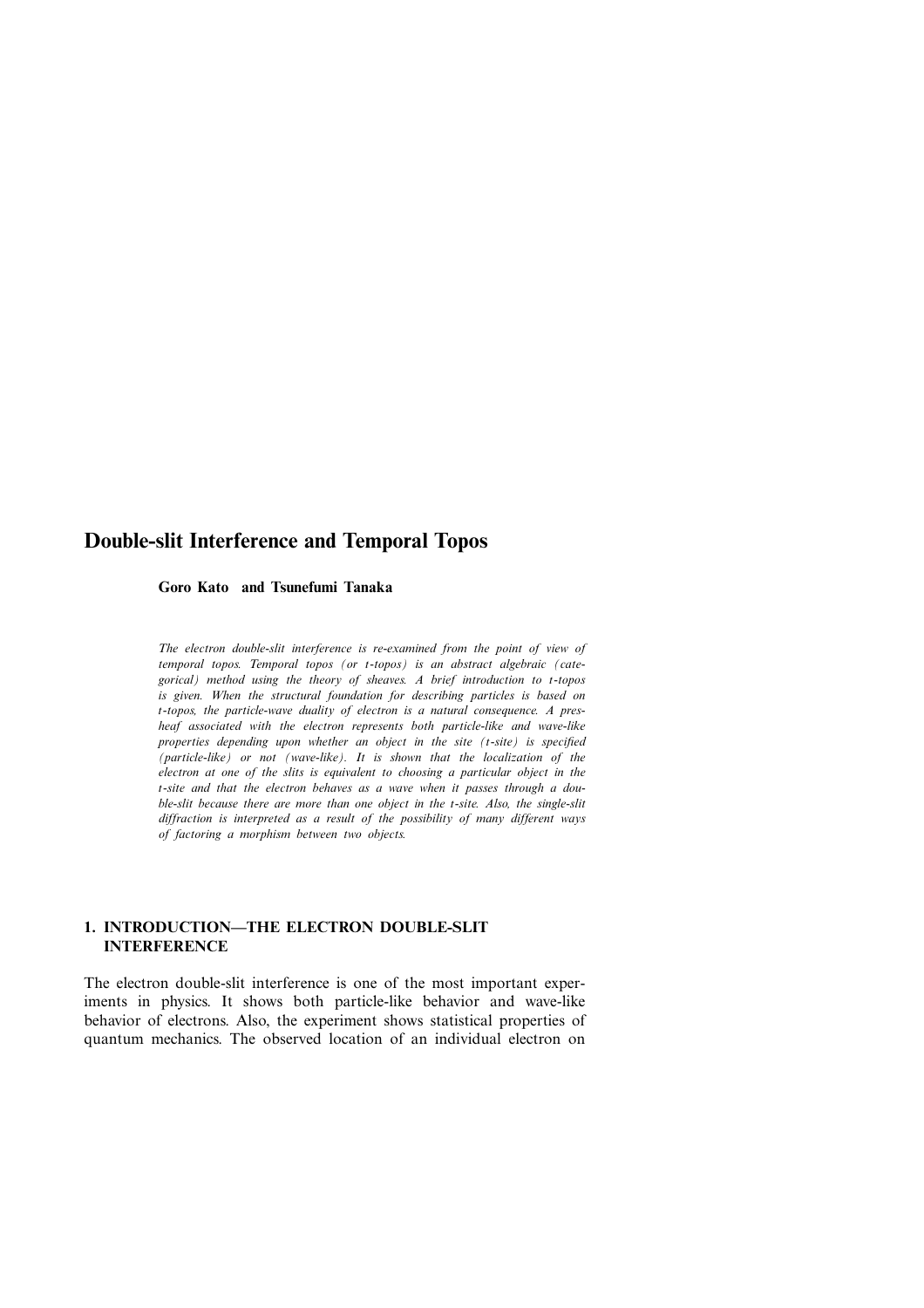

Fig. 1. Monoenergetic electrons fired from an electron gun pass through double-slits on the mask and arrive at a detector on the screen.

the screen is random, but an ensemble of identically prepared electrons exhibits a distribution resembling an optical interference pattern. This section of paper covers a brief review of the electron double-slit interference experiment including the description of apparatus, observations, and their implications on particle-wave duality.

#### **1.1. Experiment Setup**

In a typical setup, a beam of monoenergetic electrons from a source is incident on a mask with two narrow, parallel slits (labeled  $A$  and  $B$  in Fig. 1). The spacing between the slits is assumed to be much larger than the width of the slit. The rate at which electrons are emitted is so low that basically electrons arrive at the mask one at a time. This will eliminate a possibility that one electron passing through one slit may interfere with another electron through the second slit. After passing through the slits, electrons fall on a screen which is placed at a distance much greater than the spacing between the slits. On the screen is a particle detector which can be placed at various locations along the  $x$ -axis. The detector counts the number of electrons arriving at the position  $x$ .

### **1.2. Observations**

For each electron shot toward the slits, always only one electron is registered by the detector somewhere on the screen. Positions of consecutive electrons on the screen show no apparent correlation between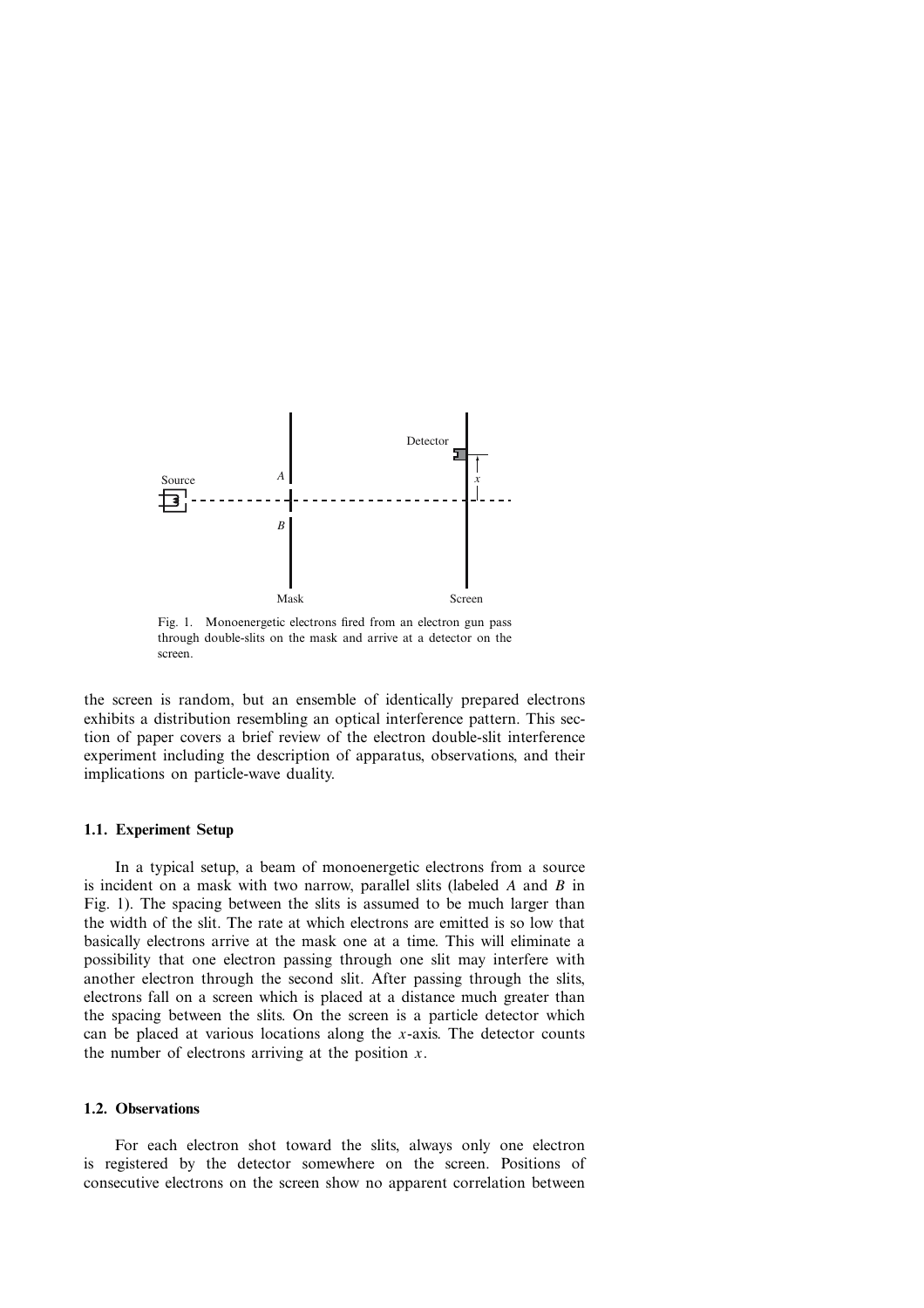

Fig. 2. A photon from a flashlight behind the mask is scattered by a passing electron revealing which slit the electron has passed through.

them, and the pattern at first appears random even though the electrons are emitted with an identical momentum from the source. As more and more electrons reach the screen, the probability density of the electrons' positions begins to resemble the interference pattern of monochromatic, coherent light passing through a double-slit. This outcome shows that an electron has some wave-like properties as it passes through the slits and that it behaves like a particle since it has a definite position when detected on the screen.

If an electron has a definite position at each instant of time on its way from the source to the screen, then it must go through one slit or the other. In order to find out which slit the electron passes through, a flashlight could be placed behind the mask (Fig. 2). A photon from the flash light is scattered by the electron after passing through one of the slits, and by measuring the direction into which the photon is deflected, the location where it interacted with the electron and thus which slit the electron passed through could be determined. Assuming every electron interacts with a photon, a probability distribution of electrons for each slit can be constructed. The result is the following: the probability density of finding the electrons that have passed through a certain slit is the same as the single-slit diffraction pattern of light on the screen. The distribution for each slit is identical to the one that would be expected if the other slit were completely covered. The total probability density in this experiment is a simple algebraic sum of the two noninterferring densities for individual slits. It is not the same as the probability density obtained in the original experiment in which the slit that electron passes through is unknown.

The interaction between electron and photon does change the electron's trajectory as the photon carries some momentum. Since the photon's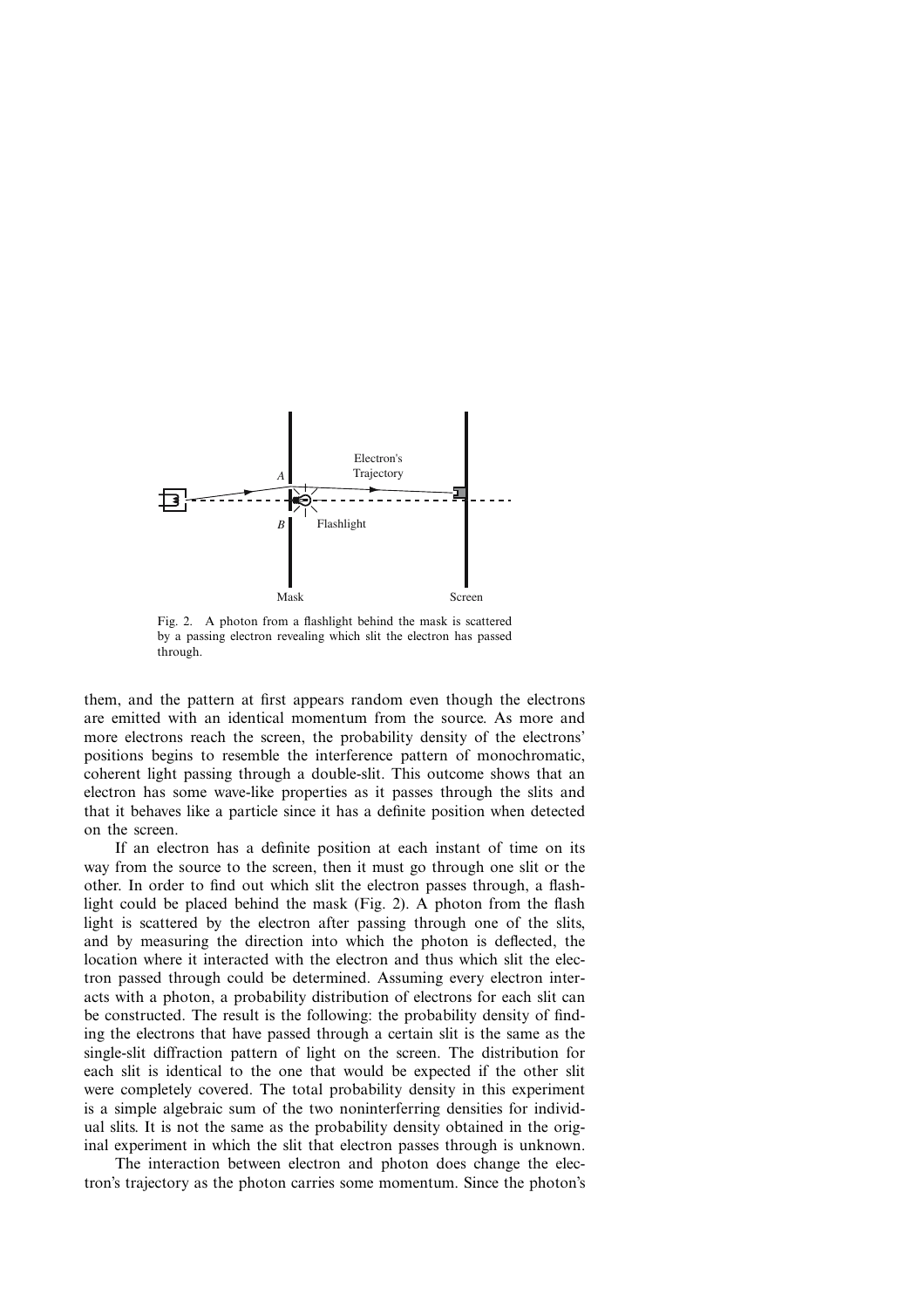momentum is inversely proportional to its wavelength, increasing its wavelength can decrease its disruptive effect on the electron's trajectory during the scattering. However, doing so increases the uncertainty in the measurement of the position where the electron-photon collision takes place. The interference pattern appears only for wavelengths greater than the order of the spacing between the slits, and with such a long-wavelength photon, the uncertainty becomes so large that which slit the electron has passed through can no longer be determined.<sup>(1)</sup> To this date, every attempt to determine the electron's path and simultaneously maintain the interference pattern on the screen has failed. It appears that electron has both particlelike property and wave-like property, but we cannot observe both properties at the same time.

These apparently incompatible properties of electrons led Niels Bohr to propose the complementarity principle which states that it is impossible to describe the electron by the particle model alone or by the wave model alone. Both models are required to fully describe the electron. However, there exists a single, abstract algebraic object called temporal topos which can have both particle-like and wave-like properties. Temporal topos (or t-topos) could be <sup>a</sup> mathematical foundation for electrons exhibiting the particle-wave duality. In the next section, a concise introduction to  $t$ -topos is given.

## **2. INTRODUCTION TO** T **-TOPOS AND PRESHEAFIFICATION OF OBSERVABLES**

We will give a brief introduction to the notions of a category and a (pre)sheaf. For a complete and precise description of the theories of categories and sheaves, we recommend Refs. 2 or 3.

#### **2.1. Category**

A category  $\mathcal C$  consists of objects and morphisms. Let  $Ob(\mathcal C)$  be the set (or class) of objects of C. Then for  $A, B \in Ob(C)$ ,  $Hom_C(A, B)$  is the set of all morphisms from A to B. For  $f \in \text{Hom}_{\mathcal{C}}(A, B)$  and  $g \in \text{Hom}_{\mathcal{C}}(B, C)$ (which are often written as  $f: A \longrightarrow B$  and  $g: B \longrightarrow C$ ), the composition  $g \circ f \in \text{Hom}_{\mathcal{C}}(A, C)$  is defined. Then for  $h: C \longrightarrow D$  we have  $h \circ (g \circ f)$  $f$  =  $(h \circ g) \circ f$ . For each object A of C, there exists an identity morphism  $1_A: A \longrightarrow A$  such that  $1_A \circ f = f$  and  $g \circ 1_A = g$  for any  $f: B \longrightarrow A$  and g:  $A \rightarrow C$ .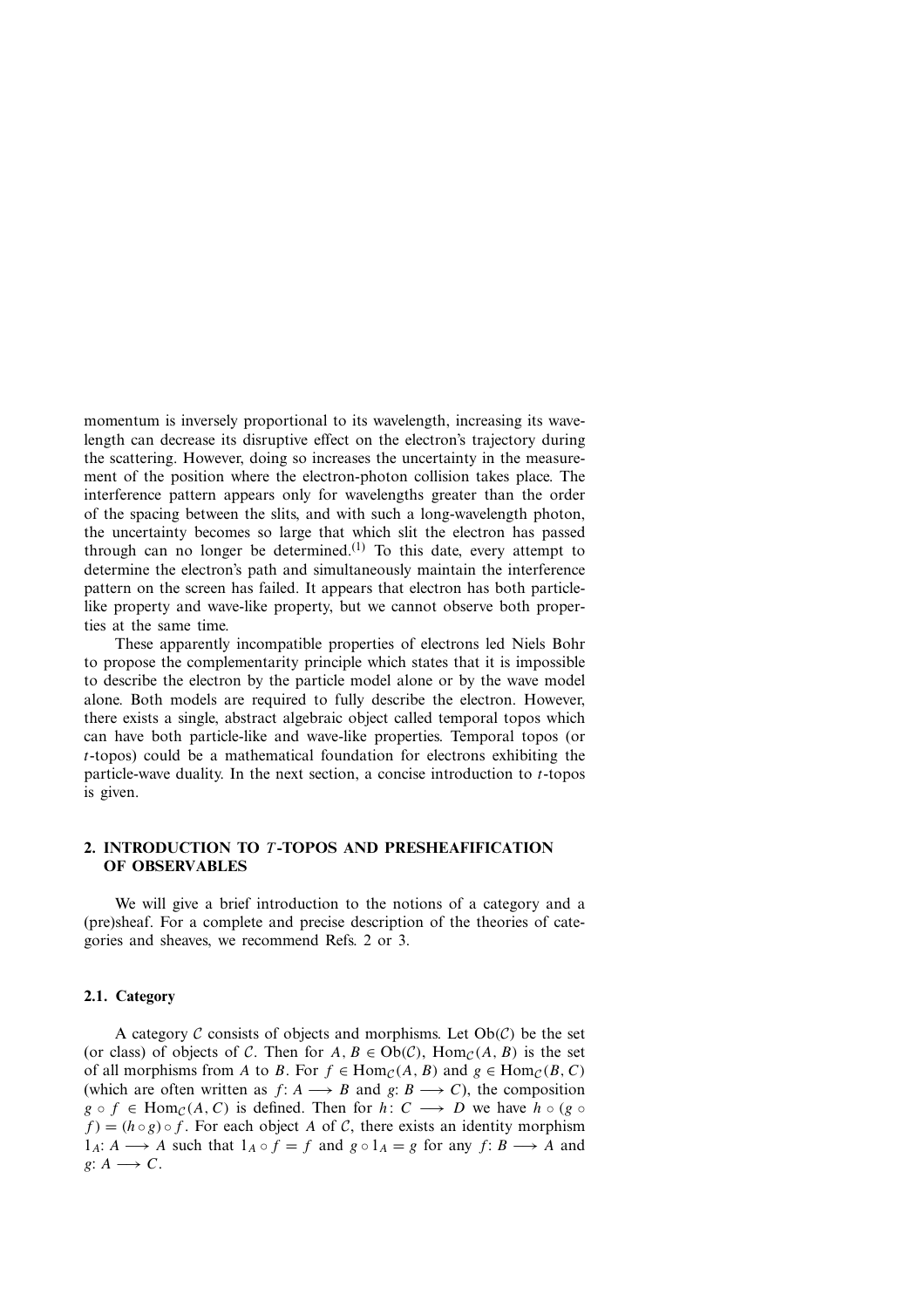**Remark 1.** In general, for a category  $C$ , the dual category, denoted as  $C^{opp}$  or  $C^{\circ}$ , has the same objects as the original category C. However, a morphism  $A \stackrel{f}{\longrightarrow} B$  in C becomes  $A = A^\circ \stackrel{f^\circ}{\longleftarrow} B^\circ = B$  in C<sup>opp</sup>.

**Example 1.** Let  $(Sets)$  be the category of sets. Namely  $Ob(Sets)$  consists of sets, and morphisms in (Sets) are set-theoretic mappings.

**Example 2.** Let  $(\mathcal{V}ec)$  be the category of vector spaces over complex numbers  $\mathbb{C}$ . Then  $Ob(Vec)$  consists of vector spaces over  $\mathbb{C}$ , and morphisms of  $(Vec)$  are C-linear transformations.

**Example 3.** Let  $(Ab)$  be the category of Abelian groups. Then  $Ob(Ab)$ consists of Abelian groups, and the morphisms in  $(Ab)$  are Abelian group homomorphisms.

Next, let C and C' be general categories. The product category  $C \times C'$ has its objects of the form  $(A, A')$ , where  $A \in Ob(C)$  and  $A' \in Ob(C')$ .<br>A morphism from  $(A, A')$  to  $(B, B')$  in  $C \times C'$  is a pair  $(f, f')$  where A morphism from  $(A, A')$  to  $(B, B')$  in  $C \times C'$  is a pair  $(f, f')$  where  $f: A \longrightarrow B$  in  $C$  and  $f' : A' \longrightarrow B'$  in  $C'$ f:  $A \longrightarrow B$  in C and  $f' : A' \longrightarrow B'$  in C'.<br>We will define a functor from a cate

We will define a functor from a category  $C$  to another category  $D$ . A functor F from C to D, written as  $F: \mathcal{C} \rightarrow \mathcal{D}$ , takes an object A in C to an object FA in D, and also F takes a morphism  $f: A \longrightarrow B$  in C to a morphism  $Ff: FA \longrightarrow FB$  in  $D$ . Then F satisfies the following:

- (1) For  $f: A \longrightarrow B$  and  $g: B \longrightarrow C$  in  $C$ ,  $F(g \circ f) = Fg \circ Ff$ :  $FA \longrightarrow$  $FC$  in  $D$ .
- (2) For  $1_A: A \longrightarrow A$ ,  $F1_A = 1_{FA}: FA \longrightarrow FA$  in  $\mathcal{D}$ .

**Remark 2.** The functor F is said to be a covariant functor if it does not change the direction of a morphism:  $FA \xrightarrow{Ff} FB$ . On the other hand, if the direction is reversed,  $FA \stackrel{Ff}{\longleftarrow} FB$ , then F is a contravariant functor.

#### **2.2. Presheaf**

The concept of a (pre)sheaf  $F$  is classically defined as a contravariant functor  $F$  from the associated category with a topological space  $T$  to the category of sets. Namely,  $F(U)$  is a set for any open subset U of T. We need the following more flexible generalization of the above classical definition of a (pre)sheaf for our purpose.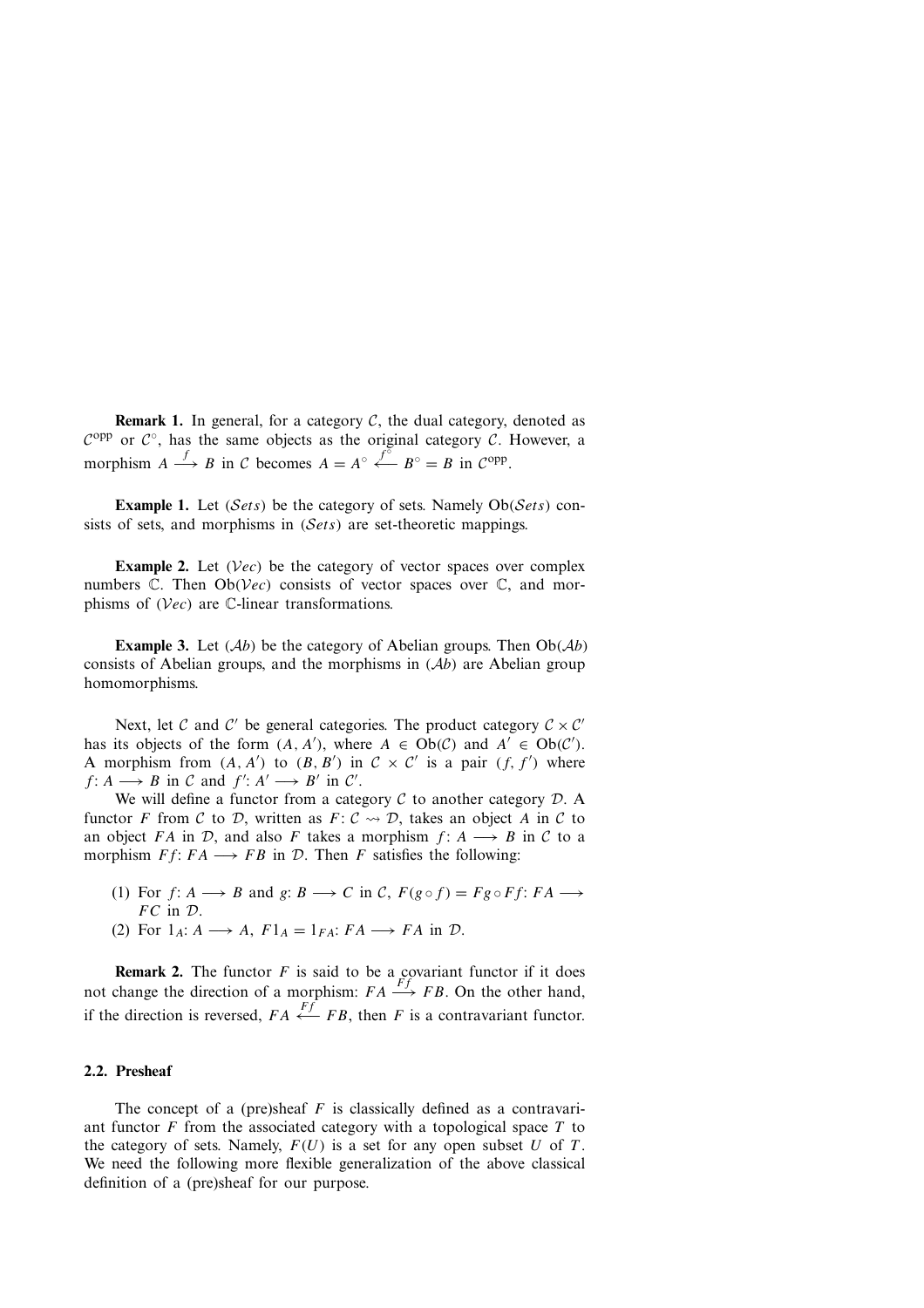First, we will define the category induced by a topological space. Let T be a topological space. For open sets V and U in T, if  $V \subset U$  then define the set of morphisms from V to U to be  $\{i\}$ , where  $\iota: V \hookrightarrow U$  is the inclusion mapping. If  $V \not\subset U$ , then define the set of morphisms from V to U to be an empty set. Next, define the category T associated with the topological space T as follows:  $Ob(T)$  consists of all open sets in T, and for  $V, U \in Ob(T)$ ,  $Hom_{\mathcal{T}}(V, U) = \{i\}$  where  $V \stackrel{\iota}{\hookrightarrow} U$  for  $V \subset U$ , and Hom $_T(V, U) = \emptyset$  for  $V \not\subset U$ . Then the definition of a presheaf is the following. A presheaf F is a contravariant functor from T to a category following. A presheaf F is a contravariant functor from T to a category  $\mathcal{C}$ . The category of presheaves on T is simply  $\mathcal{C}^{\mathcal{T}^{\circ}}$  where  $\mathcal{T}^{\circ}$  is the dual category of  $T$ .

**Remark 3.** Let C and C' be categories. A contravariant functor  $F: \mathcal{C} \rightarrow$ C' is a covariant functor  $F: C^\circ \rightsquigarrow C'$ . A contravariant functor  $G: C \rightsquigarrow C'$  is a covariant functor  $G: C \rightsquigarrow C'^\circ$ a covariant functor  $G: \mathcal{C} \rightarrow \mathcal{C}'^\circ$ .

For our *t*-topos, we replace T by a general site S and also replace C by a product category of categories  $C_{\alpha}$ ,  $\alpha \in \Gamma$ , where  $\Gamma$  is an index set. Namely, we consider  $(\prod_{\alpha \in \Gamma} C_{\alpha})^{S^{\circ}}$ .

#### **2.3. Site**

Since we need more than one morphism between two objects in the initial category, we need to consider a site. A site is a category with a Grothendieck topology, and its definition is as follows. Let S be a category. Then S is said to be a *site* if there exists a set  $Cov(S)$  of coverings (families of morphisms)  $\{U_i \stackrel{\iota_i}{\longrightarrow} U\}$  in S satisfying the following conditions:

- (1) An isomorphism  $U' \stackrel{\iota'}{\longrightarrow} U$  is a covering of U and thus an ele-<br>ment of  $Cov(S)$ ment of Cov(S).<br>(2) Let  $V \xrightarrow{f} U$  be a morphism in S. For a covering  $\{U_i \xrightarrow{i_i} U\}_{i \in I}$ ,
- ${U_i \times_U V \longrightarrow V}$  is a covering of V. The commutative diagram for this is shown in Fig. 3.
- --(3) For a covering  $\{U_i \stackrel{i_i}{\longrightarrow} U\}$  in  $S \in \text{Cov}(S)$ , if  $\{V_{ij} \stackrel{i_{ij}}{\longrightarrow} U_i\}$  is a covering of  $U_i$ , then the family of morphisms obtained by the composition  $\{V_{ij} \xrightarrow{t_i \circ i_{ij}} U\}_{j \in J_i}$ ,  $i \in I$  is a covering of U.

A set of morphisms  $\{U_i \longrightarrow U\}$  which satisfies (1)–(3) is called a *covering* of U. Thus,  $Cov(S)$  is a set of coverings of the object U for  $U \in S$ , and it should be written as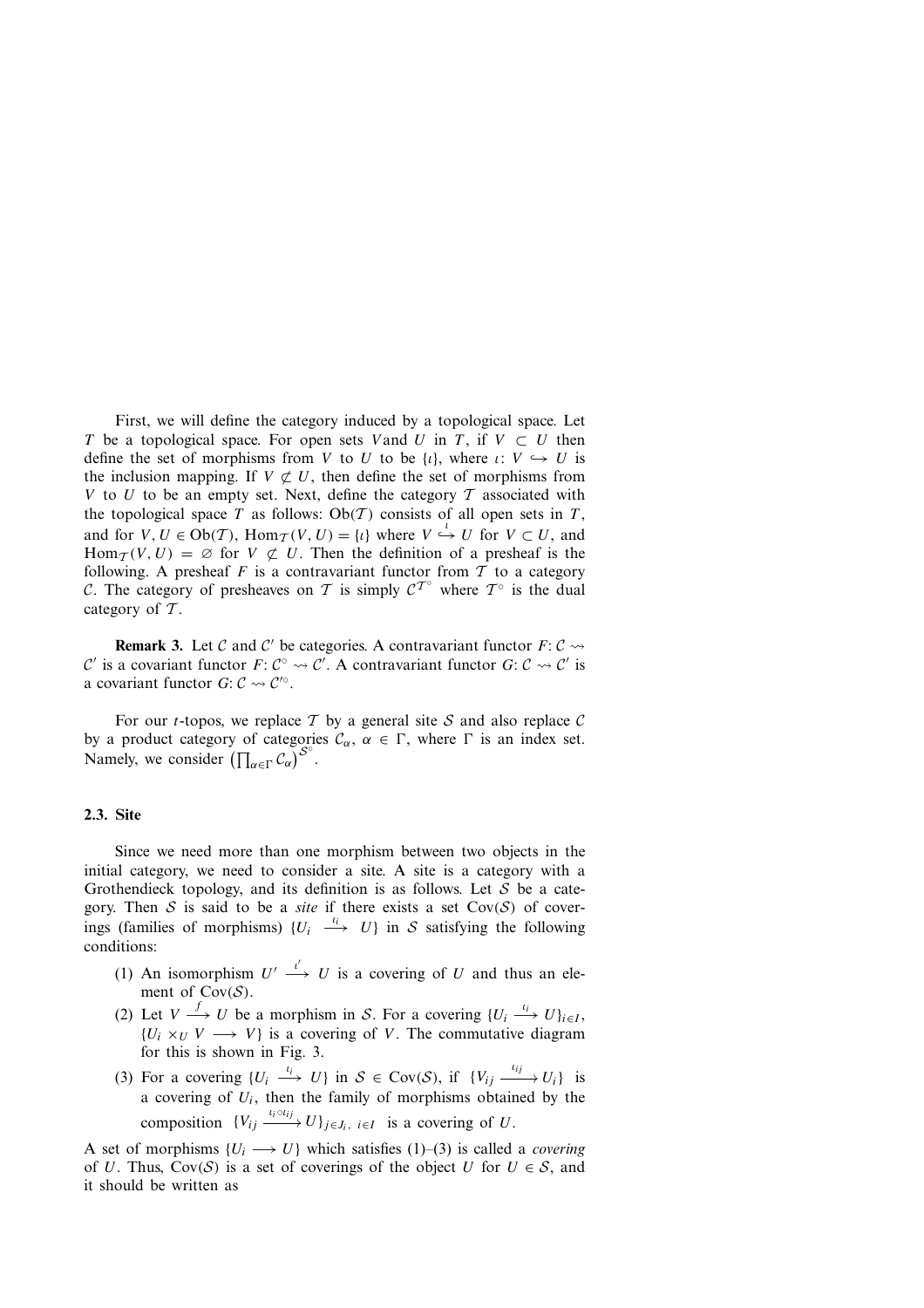

$$
Cov(S) = \{ \{U_i \longrightarrow U\}_{i \in I}; \ U \in S \}.
$$
 (1)

The site S is a category with the set  $Cov(S)$ , and it is often called a category with a Grothendieck topology (for more on site, see Refs. 2–5).

### **2.4.** *t***-Topos and Presheafification of Physical Quantities**

A temporal topos, or *t*-topos, is the category  $\hat{S}$  of presheaves over a site  $S$  (which we call the *t*-site) to a product category of categories indexed by a set  $\Gamma$ .<sup>1</sup> Namely,

$$
\hat{S} = \left(\prod_{\alpha \in \Gamma} C_{\alpha}\right)^{S^{\text{opp}}}.\tag{2}
$$

a contravariant functor from S to the product category  $\prod_{\alpha \in \Gamma} C_{\alpha}$ ). Mor-<br>phisms in the t-topos consist of natural transformations (s) indexed by The objects  $Ob(\hat{S})$  of category *t*-topos consist of  $(m_{\alpha})$ , indexed by the index set  $\Gamma$ , where each  $m_{\alpha}$  is a presheaf over the *t*-site *S* (i.e., *m* is phisms in the t-topos consist of natural transformations  $(s_{\alpha})$ , indexed by  $\Gamma$ , between presheaves  $(m_{\alpha})$  and  $(m'_{\alpha})$ ; i.e., in each  $C_{\alpha}$ ,  $\alpha \in \Gamma$ ,

$$
s_{\alpha}: m_{\alpha} \longrightarrow m_{\alpha}' \tag{3}
$$

is a morphism between contravariant functors  $m_{\alpha}$  and  $m'_{\alpha}$ . More explicitly,

$$
s_{\alpha}(V): m_{\alpha}(V) \longrightarrow m_{\alpha}'(V) \tag{4}
$$

is a morphism from the object  $m_{\alpha}(V)$  to the object  $m_{\alpha}'(V)$  for an object  $V$  in t-site S V in  $t$ -site  $S$ .

<sup>&</sup>lt;sup>1</sup> The name "t-topos" for the category of presheaves from a t-site has been used simply as a terminology at this elemental stage of our theory. However, when the notion of  $t$ -topos is more fully developed, the name t-topos may be evident and more clarified.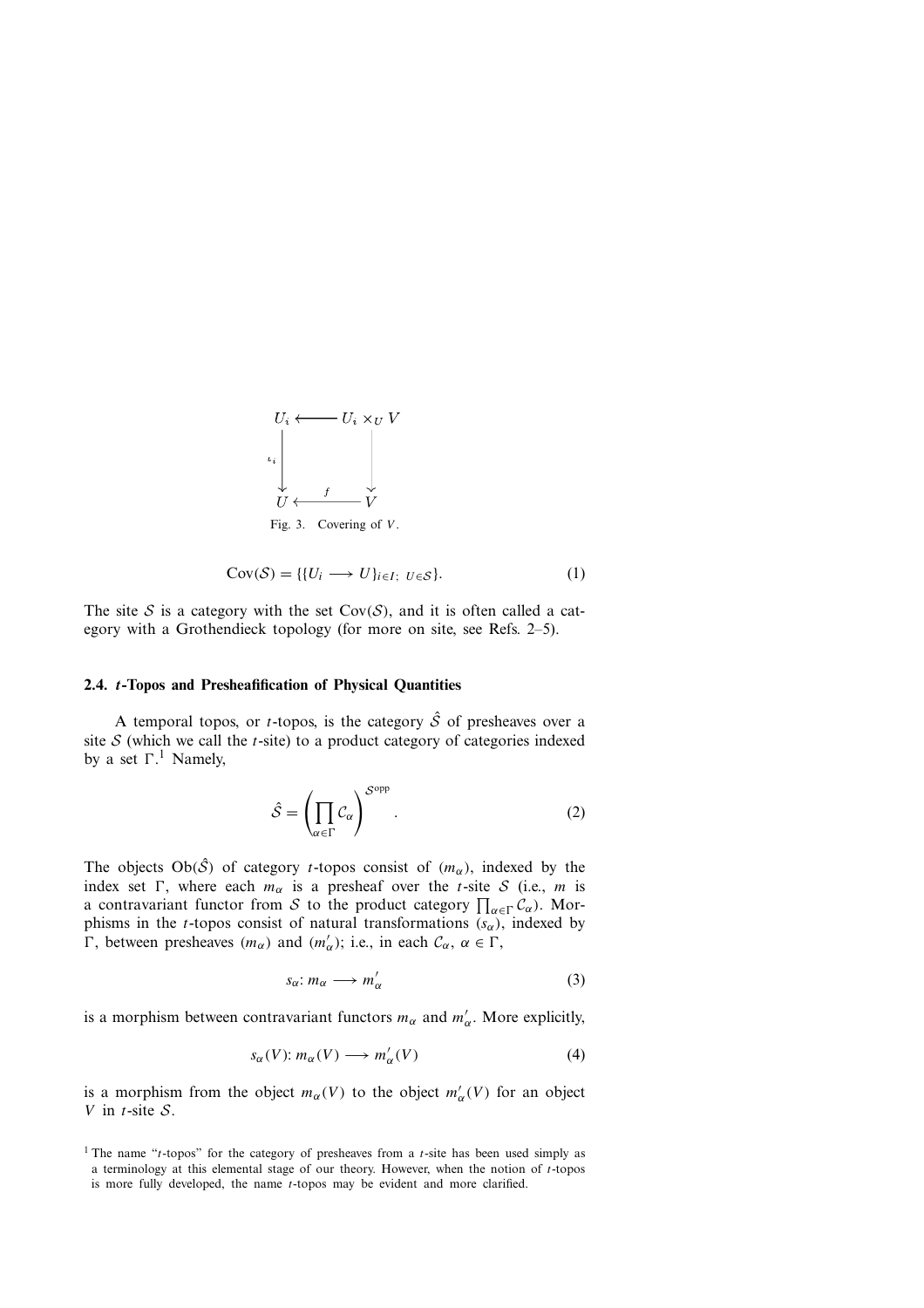The target category is the product category  $\prod_{\alpha \in \Gamma} C_{\alpha}$ , indexed by those components are discrete categories  $C_2$ ,  $C_1$ ,  $C_{\text{Planck}}$  where target category  $\prod_{\alpha \in \Gamma} C_{\alpha}$  (for a more precise description of *t*-topos theory, see Refs. 5 and 6)  $\Gamma$ , whose components are discrete categories  $C_2$ ,  $C_1$ ,  $C_{\text{Planck}}$ , ..., where 2, 1, Planck  $\in \Gamma$  (i.e., categories with no morphisms except identity morphisms) and nondiscrete categories where measurements (morphisms) may exist over certain  $t$ -site objects. Note also that in general the dual (opposite) category is often used when contravariant nature is changed to covariant nature. As for *t*-topos, the (fixed) *t*-site S is replaced by  $S^{opp}$  so that objects in *t*-topos  $\hat{S}$  become covariant functors from the dual  $S^{opp}$  to the see Refs. 5 and 6).

A physical system under study is to be represented by  $\hat{S}$ . Let  $C_1$  be the discrete category of particles. An object of  $C_1$  is a particle in microcosm, and as a category,  $C_1$  is discrete; i.e., the only morphisms in  $C_1$  are the identities  $1_X$  such that  $X \xrightarrow{1_X} X$  for  $X \in Ob(\mathcal{C}_1)$ . Here the microcosm includes physical properties, such as positions and momenta of individual particles at the quantum level. In contract, macroscopic properties of the system at the classical level form the macrocosm category  $C_2$ .

It is possible to introduce another category  $C_{\text{Planck}}$  below the quantum level ( $C<sub>quantum</sub>$ ) to describe phenomena at the Planck scale and even those at the sub-Planck scale (see Ref.  $7$  for the  $t$ -topos theoretic definition of a sub-Planck object). However, a (ur-)particle, as the direct limit object, at the (sub)Planck level is only a categorically defined universal object (i.e., the object satisfying the universal mapping property in the category) (see Refs. 3, 7, and 8 for direct and inverse limits). It is our intention to describe observable physical entities such as particles, position, time, and energy with presheaves. We do not need delicate topological properties of the  $t$ -site for microcosmic study. However, we expect that topology of the t-site will play an important role for the study of singularities and related topics in general relativity.

In order to describe an electron  $e$ , we associate with it a presheaf  $e$  in the following sense: there exists an object V in the t-site S such that in  $C_1$ ,

$$
\underline{e} = e(V). \tag{5}
$$

Then we define that the presheaf  $e$  is in a "particle ur-state" when an object V is chosen as in Eq.  $(5)$  and thus in a localized state. It can be said that the electron presheaf  $e$  is manifested into a particle  $e$  when the object  $V$  is specified. The electron is not in a particle state in the usual sense. An observation of the electron resulting in real numbers associated with the electron's position, energy, and momentum involves a transfer of information from  $e(V)$  to a presheafified observer, and it is explained in the next section.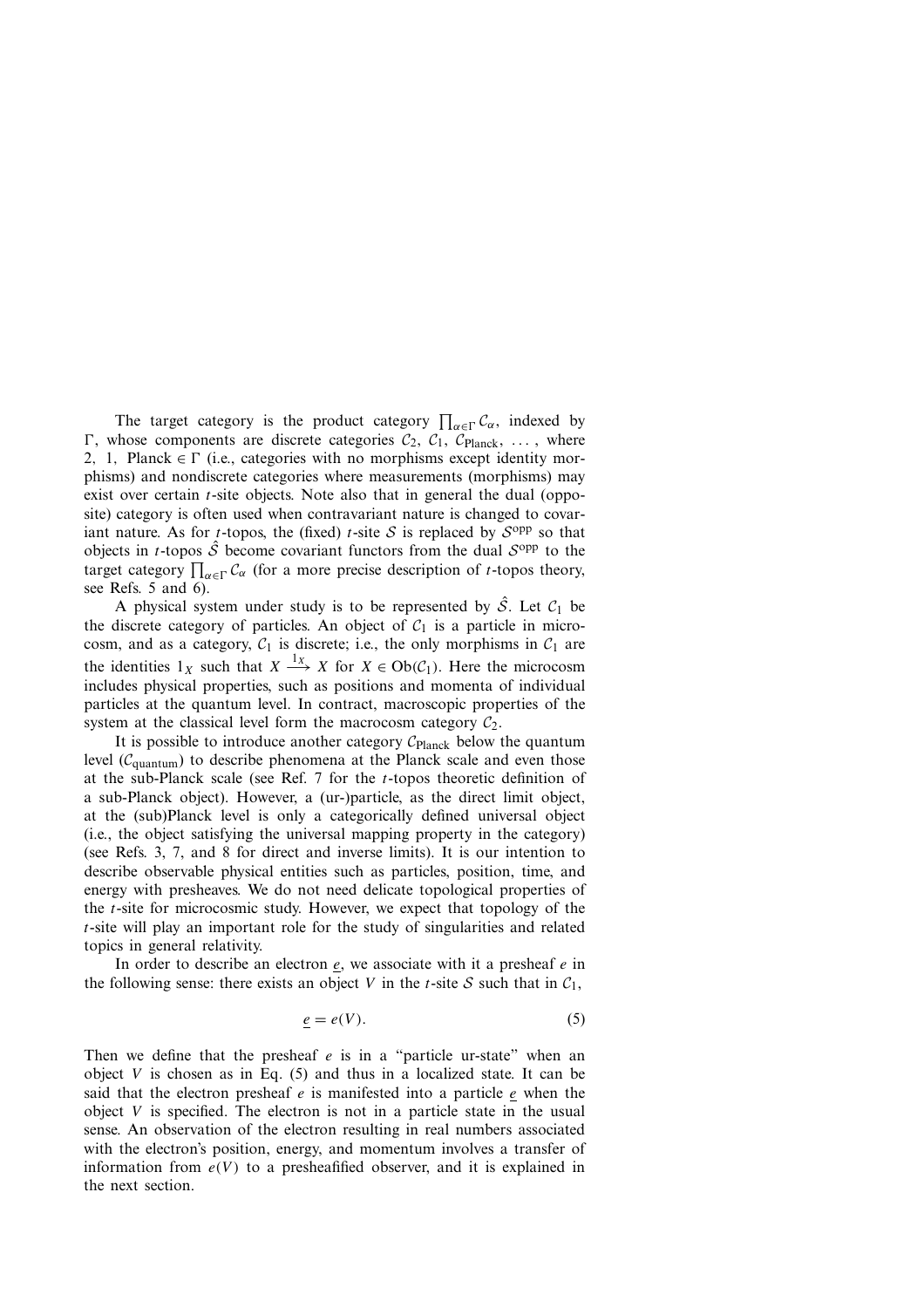When an object of S is not specified for  $e$  (i.e.,  $e$  is in a nonlocalized state), e is said to be in a "wave ur-state," written as either  $\{e(V)\}_{V \in \text{Ob}(S)}$ or  $e(-)$ . Note that  $e(-)$  may be interpreted as a wave function-like entity which collapses into a localized particle when the object  $V$  is specified. Furthermore, it is possible to consider  $e$  as being composed of several presheaves which are to be evaluated at objects of  $S$ . This notion of the wave ur-state will be expanded later when the double-slit interference experiment is examined. And for the fundamental concepts in t-topos (see Refs. <sup>5</sup> and 6). Also, the application of t-topos to nonlocal quantum entanglement in the EPR-type experiments can be found in Refs. 8 and 9.

#### **2.5. Presheafification of Time and Space**

For an electron e in  $C_1$ , time t and position x are associated with it locally. Let  $\tau$  and  $\kappa$  be presheaves associated with time and space, respectively. That is, we presheafify time and space as in Refs. 5 and 6. The presheaves  $\tau$  and  $\kappa$  are objects of  $\hat{S}$  and are defined over a common object in the t-site S so that physical time and space, t and x, are related to  $\tau$  and κ by

$$
t = \tau(V) \qquad \text{and} \quad x = \kappa(V). \tag{6}
$$

The object V of the t-site S can be considered as a generalized time period. What one observes in  $C_1$  is a "slice" (or the microcosm component) of the associated presheaf evaluated at a certain generalized time period of S. A pair  $(\tau(V), \kappa(V))$  plays a role of a local coordinate system of  $e(V)$  (see Ref. 7 for the relativistic version of *t*-topos).

The coordinate pair  $(\tau, \kappa)$  can be considered as one object of  $\hat{S}$ , and since it is associated with a certain electron presheaf  $e$ , it should be denoted as  $(\tau_e, \kappa_e)$  to clarify its affiliation with e (see also Refs. 6 and 7 for the dependency of presheaves  $\tau$  and  $\kappa$  on a particle (the associated presheaf)). In general, if  $m_1, m_2, \ldots, m_r$  are objects of  $\hat{S}$  and if the r-tuple  $(m_1, m_2, \ldots, m_r)$  can be considered as one object of  $\hat{S}$  over a restricted subset of the set of objects in S, then  $m_1, m_2, \ldots, m_r$  are said to be "ur-entangled." That is,  $m_i$ , where  $i = 1, 2, \dots, r$ , are defined on the same object of the *t*-site S. For example, if two electrons e and  $e'$  are correlated, then the system at a common generalized time  $V$  can be described by an object  $(e(V), e'(V))$  (see Ref. 9 for the application of *t*-topos to the EPR-type nonlocality) type nonlocality).

As already introduced earlier, we propose the generalized time  $V$ , which is an object in site  $S$ , as a more primitive notion of time than the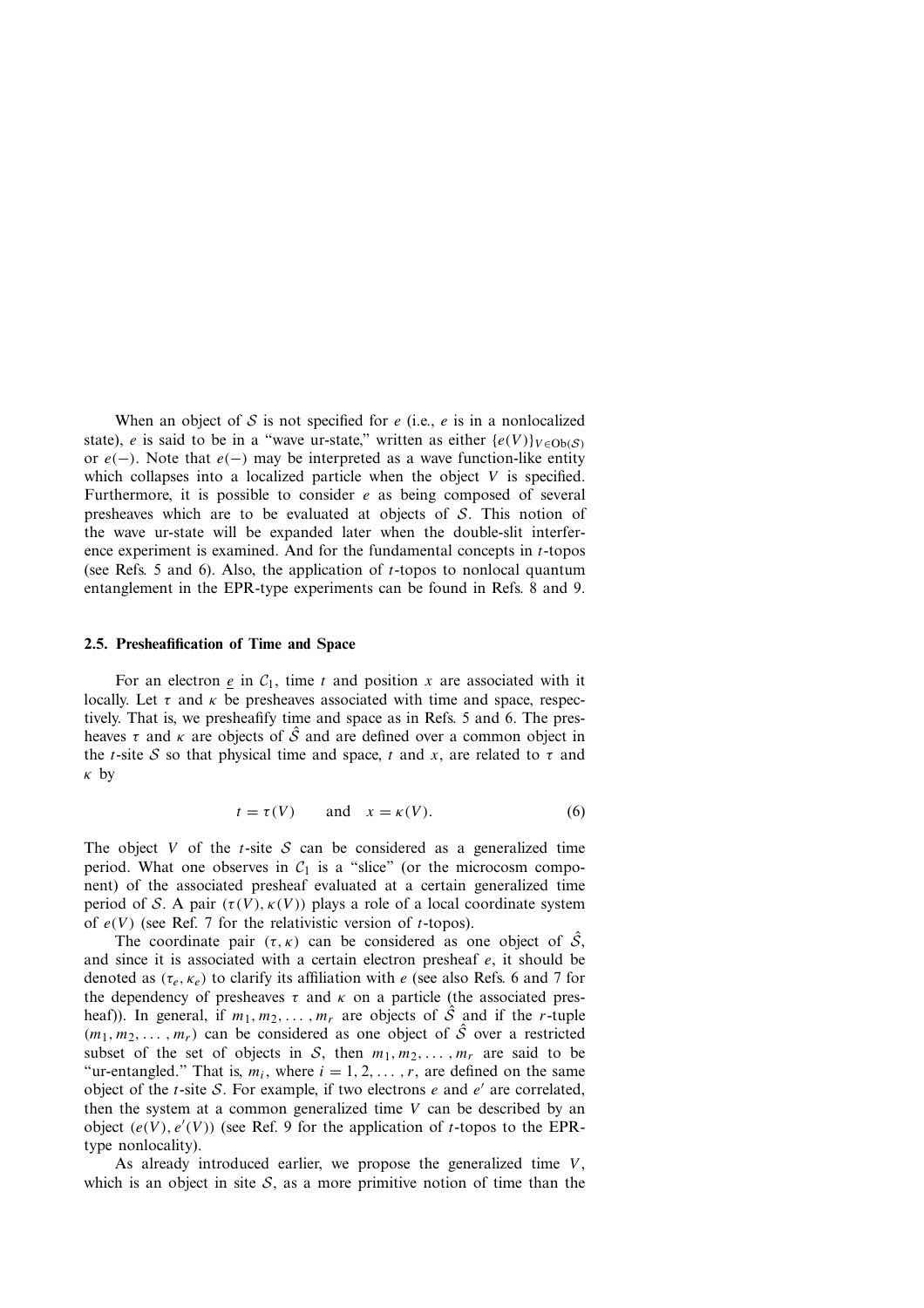

Fig. 4. Factorization of the morphism  $e$ .

physical time t. If we defined the physical time as  $t = \tau(V)$ , where  $\tau$  is the time presheaf, then time is of local nature in the sense that for any object V in S,  $\tau(V)$  may exist only locally and may not be globally extended, just like a particle being a locally defined entity as compared to a wave which is an extended (nonlocal) entity.

For the time presheaf  $\tau$ , suppose  $\tau(V)$  precedes  $\tau(U)$  and there exits a morphism g:  $V \rightarrow U$  in S. "An electron e is emitted from the source, and then the electron hits the screen" can be phrased as follows in terms of t-topos: let  $e$  be the presheaf associated with the electron and let V be an object of S determining the particle ur-state of  $e$  when emitted. Let also  $U$ be an object of  $S$  determining the particle ur-state of  $e$  when the electron hits the screen.<sup>2</sup> Namely,  $e(V)$  and  $e(U)$  are observed and  $\tau(V)$  precedes  $\tau(U)$ . In the *t*-site S we have

$$
g: V \longrightarrow U. \tag{7}
$$

Next define  $\{V \stackrel{g}{\longrightarrow} U\}$  be the set of all objects W and morphisms in S that factor g: V  $\longrightarrow U$  in S. That is, an element  $(\alpha, W, \beta)$  of the set  $\{V \stackrel{g}{\longrightarrow} U\}$ is given by the commutative diagram in S satisfying  $g = \beta \circ \alpha$  (see Fig. 4). Consequently, once an electron is emitted, the electron is in a wave ur-state  ${e(W)}_{W \in Ob(S)}$  until it hits the screen, unless the electron is observed during a time interval between  $\tau(V)$  and  $\tau(U)$ .

#### **2.6. Observations and Transfer of Information**

The definition of observation of a presheaf  $e$  by an observer or an instrument represented by another presheaf  $P$  is the following. There exists a nondiscrete category  $C_{\alpha}$ ,  $\alpha \in \Gamma$  such that in  $C_{\alpha}$  there is a morphism

<sup>&</sup>lt;sup>2</sup>For ur-states  $e(V)$  at an initial time  $\tau(V)$  and  $e(U)$  at a later time  $\tau(U)$ , there correspond quantum states  $|\psi_V\rangle$  and  $|\psi_U\rangle$ , respectively. If g is the morphisms from V to U in the t-site S, the presheaf e induces the evolution morphism  $e(g)$  from  $e(U)$  to  $e(V)$ . Corresponding to  $e(g)$  is a unitary operator  $\mathcal{U}_{V\rightarrow U}$  such that  $|\psi_{U}\rangle = \mathcal{U}_{V\rightarrow U}|\psi_{V}\rangle$ . The evolution operator  $U_{V\to U}$  is similar to the time evolution operator in the usual quantum mechanical sense.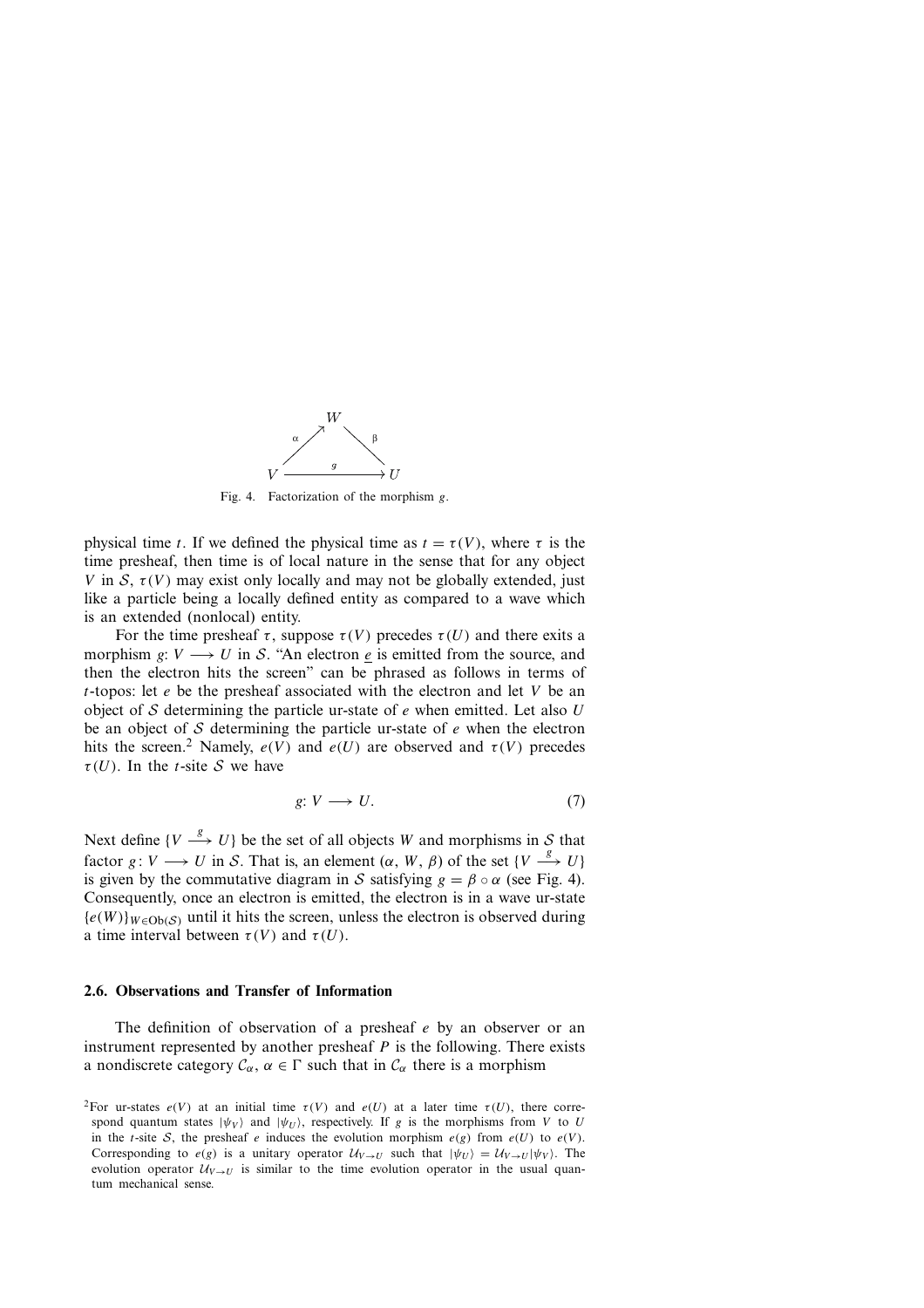

Fig. 5. Observation of  $e$  by  $P$  over  $V$ .

$$
S_V: e(V) \longrightarrow P(V) \tag{8}
$$

for some object V in site S when the electron e and the observer P interact. The morphism  $S_V$  is a natural transformation over the generalized time period  $V$ , and the natural transformation is a morphism of functors (between  $e$  and  $P$  in our case). This definition of an observation implies that a wave ur-state  $\{e(V)\}_{V \in Ob(S)}$ , or  $e(-)$ , must collapse to a particle ur-state by specifying an object  $V$  of  $S$  in order to be measured by the observer P.

the direction of the arrow,  $V \xrightarrow{\delta} U$ , is reversed,  $e(V) \xleftarrow{\epsilon \kappa} e(U)$ , when the morphism g in S is carried over to the product category  $\prod_{\alpha \in \Gamma} C_{\alpha}$  by the Under the same notations as in Sec. 2.5, now the question is how much information P can get about the ur-state  $e(U)$  by measuring  $e(V)$ . In order to answer this question, we first consider the commutative diagram shown in Fig. 5. The morphism  $e(g)$ :  $e(U) \longrightarrow e(V)$  is induced from Eq. (7) by the presheaf e. (Since <sup>a</sup> presheaf is <sup>a</sup> contravariant functor by definition, morphism g in S is carried over to the product category  $\prod_{\alpha \in \Gamma} C_{\alpha}$  by the presheaf  $e_{\alpha}$ ) presheaf e.)

We consider the image,  $Im(S_V)$ , of the morphism  $S_V$  to be information P received over V by observing  $e(V)$ . The image Im(S<sub>V</sub>) is a subobject of  $P(V)$  which is influenced by  $e(V)$ . Then we have that

$$
\operatorname{Im}(S_V) \supset \operatorname{Im}(S_V \circ e(g)). \tag{9}
$$

The composite morphism  $S_V \circ e(g)$  from  $e(U)$  to  $P(V)$  is an indirect observation of  $e(U)$  by  $P(V)$ . The information from  $e(U)$  as represented by the image Im( $S_V \circ e(g)$ ) is never greater than Im( $S_V$ ). The inclusion "⊃" in Eq. (9) should be interpreted as:

(1) In general, information about the past (ur-)state  $e(V)$  does not provide the entire information of the future (ur-)state  $e(U)$ . One can obtain only a partial knowledge of  $e(U)$  by measuring  $e(V)$ .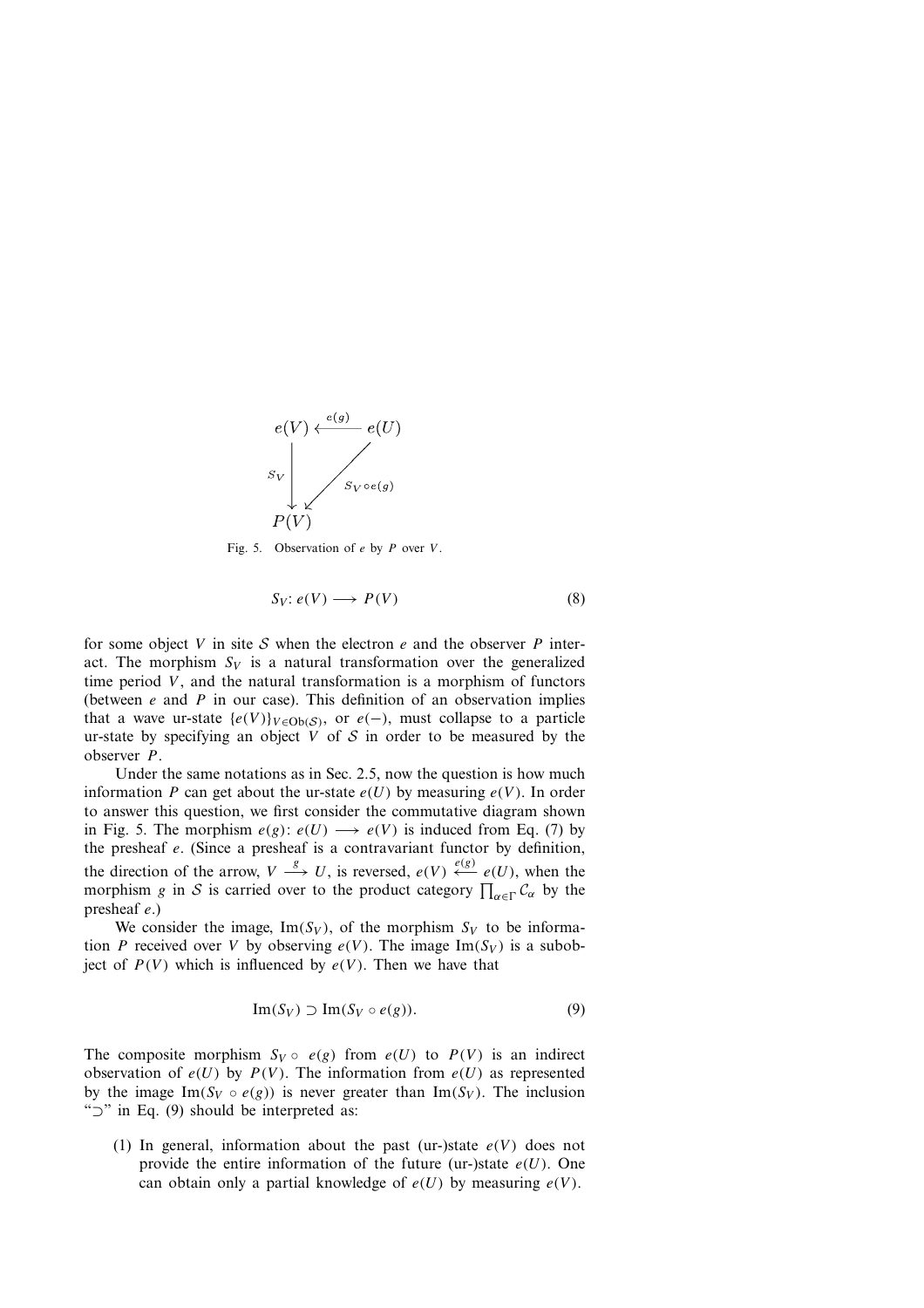

Fig. 6. Observation of  $e$  by  $P$  over  $U$ .

(2) Consider the commutative diagram in Fig. 6. Namely, when the future (ur-)state  $e(U)$  is measured, one does not get any information about the past (ur-)state  $e(V)$ .

(See Note 1.7 in Ref. 6 relating Isham–Butterfield's work $(10-13)$  for how values may be assigned to physical quantities in quantum mechanics from the presheaves via Kochen-Specker theorem, especially 2.2 in Ref. 11 at the level of logic.)

#### **3. THE DOUBLE-SLIT INTERFERENCE IN TERMS OF** *T* **-TOPOS**

#### **3.1. Factorization**

Suppose an electron is observed at the initial position  $(t_i, x_i)$  then later at  $(t_f, x_f)$ . No observation is made between  $x_i$  and  $x_f$ . The actual trajectory of the electron is unknown because its position was not measured between the two positions.

Let  $V$  be an object associated with the first observation of the electron at  $(t_i, x_i)$  and U with the second observation at  $(t_f, x_f)$ . Then,

 $t_i = \tau(V)$ ,  $x_i = \kappa(V)$ , and  $t_f = \tau(U)$ ,  $x_f = \kappa(U)$ ,

where  $\tau$  and  $\kappa$  are time and position presheaves. When the electron is localized by observation, that is when an object is specified, the time presheaf  $\tau$  becomes the physically observable time t. The first observation precedes the second one, which is written as  $\tau(V) < \tau(U)$ .

Suppose the electron's position is measured once somewhere on its way to the final position, and it is at  $(t_1, x_1)$ . Let  $W_1$  be an object associated with the observation at  $(t_1, x_1)$  so that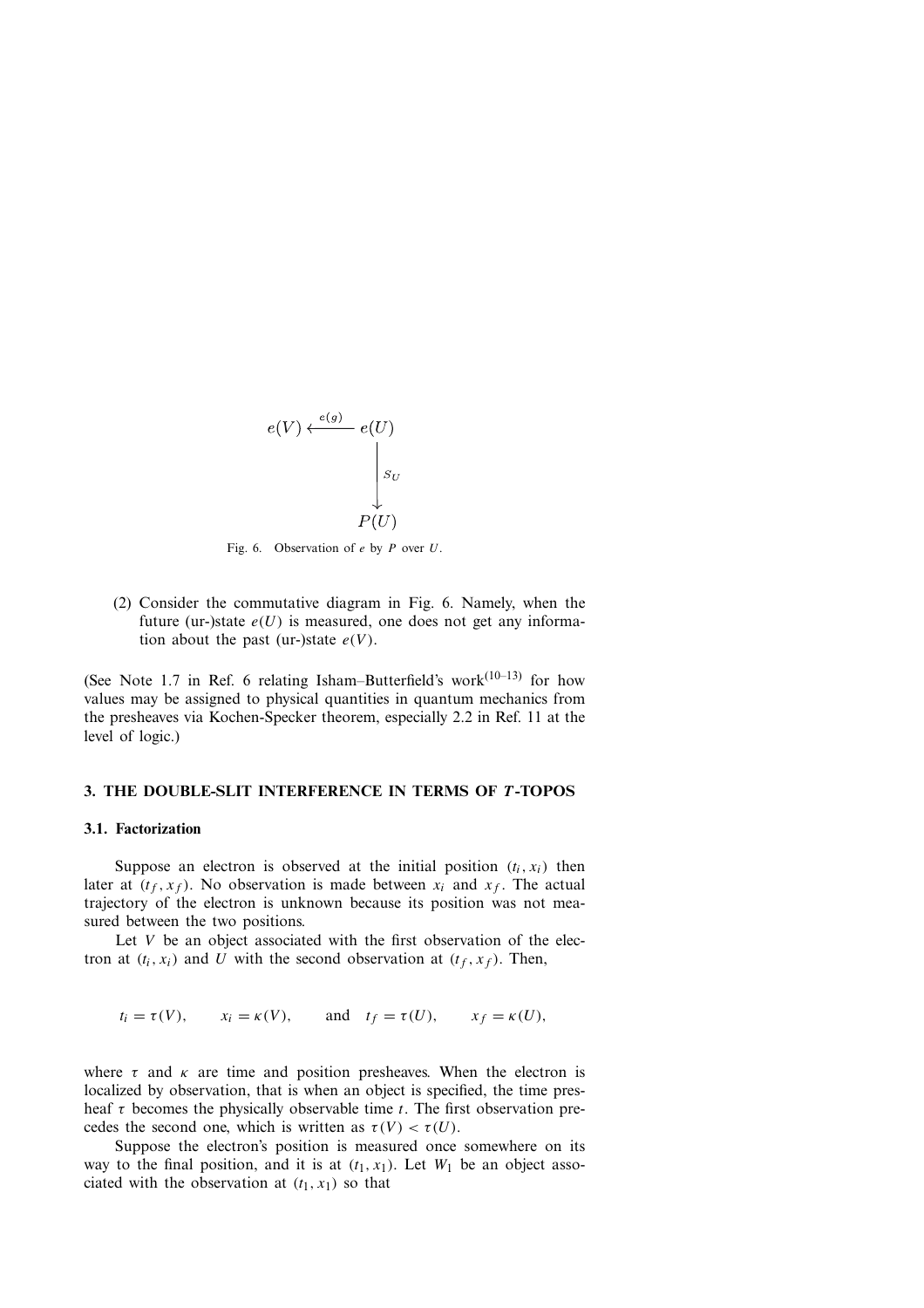

Fig. 7. An intermediate observation between the final and initial positions causes a factorization of  $g$  and a localization of the electron.

$$
t_1 = \tau(W_1), \qquad x_1 = \kappa(W_1)
$$

and the order of observations satisfies  $\tau(V) < \tau(W_1) < \tau(U)$ . A new commutative diagram corresponding to this series of observations is shown in Fig. 7 where  $\alpha_1$  is the morphism from V to  $W_1$  and  $\beta_1$  is the morphism from  $W_1$  to U. In this case, g has been factored into  $g = \beta_1 \circ \alpha_1$ . If the electron is observed at a different location, say  $(t_2, x_2)$ , then there exist an object  $W_2$ , which is different from  $W_1$ , such that  $t_2 = \tau(W_2)$  and  $x_2 = \kappa(W_2)$ . In general, for each intermediate observation of the electron between the initial position and the final position, there exists an object  $W_i$  in S and a factorization of g (see Fig. 8):

$$
g = \beta_j \circ \alpha_j. \tag{10}
$$

The only restriction imposed on the intermediate position  $(t_i, x_j) = (\tau(W_i))$ ,  $\kappa(W_i)$ ) is that the electron can physically be at that position and that the observation takes place after the initial observation but before the final observation,  $\tau(V) < \tau(W_j) < \tau(U)$ .<sup>3</sup><br>Eurthermore, each intermediate

Furthermore, each intermediate morphism,  $\alpha_i$  or  $\beta_i$ , can be factored as well. For example, if an observation is made between V and  $W_i$  and if

<sup>&</sup>lt;sup>3</sup> For each factorization of g with an intermediate object  $W_j$  in t-site S, the electron presheaf e induces  $e(g) = e(\beta_i) \circ e(\alpha_i)$  where  $e(\alpha_i)$  is an evolution morphism from  $e(W_i)$  to  $e(V)$  and  $e(\beta_j)$  is an evolution morphism from  $e(U)$  to  $e(W_j)$ . Corresponding to  $e(\alpha_j)$ and  $e(\beta_j)$  are the evolution operators  $\mathcal{U}_{V\rightarrow W_j}$  and  $\mathcal{U}_{W_j\rightarrow U}$ , respectively. The quantum state evolves from  $|\psi_V\rangle$  to  $|\psi_{W_i}\rangle$  then to  $|\psi_U\rangle$  by a sequence of the evolution operators:  $U_{V\to U} = U_{W_i \to U} U_{V\to W_i}$ . If the electron is not observed between the source and the screen, that is, if no intermediate object  $W_i$  between V and U in S is chosen, then the morphism g may have various factorizations. Therefore, the corresponding evolution operator  $\mathcal{U}_{V\rightarrow U}$ includes all allowed sequences of the evolution operators from the state  $|\psi_V\rangle$  to  $|\psi_U\rangle$ . Each sequence corresponds to a particular evolutionary path taken by the electron from the source to the screen.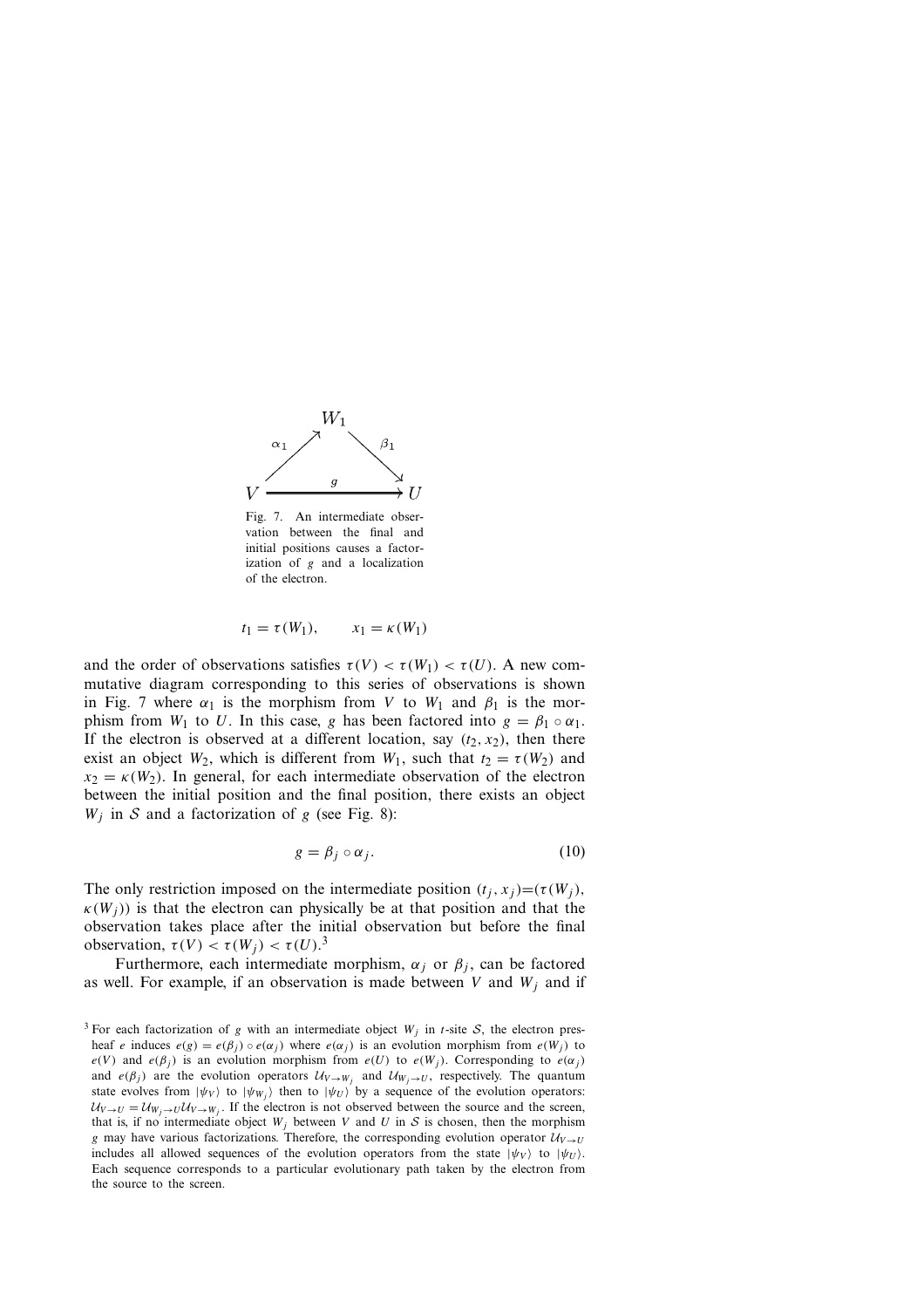

Fig. 8. The morphism  $g$  from  $V$  to  $U$  can be factored into many ways as long as the intermediate position of the electron  $(\tau(W_i), \kappa(W_i))$  is within the light cone of the preceding observed position.

 $Y_{ik}$  is an object associated with this observation, then  $\alpha_i$  can be factored into  $\alpha_i = \delta_{ik} \circ \gamma_{ik}$  (see Fig. 9).

Next, suppose a mask with two parallel slits is placed between the initial position and the final position of the electron. The electron is allowed to travel from one side of the mask to the other side only through the slits A and B as shown in Fig. 1. The presence of the double-slit reduces the unrestricted commutative diagram in Fig. 8 to the fundamental commutative diagram for the double-slit interference shown in Fig. 10. The objects  $W_A$  and  $W_B$  are associated with possible observations of the electron at the slits A and B, respectively. Each morphism  $\alpha_A$ ,  $\alpha_B$ ,  $\beta_A$ , and  $\beta_B$  can be further factored because there is no restriction in the position of the electron anywhere between the source and the slit and between the slit and the screen.

Although it is known with certainty that the electron does pass through the slits to reach the screen, which slit the electron actually passes through is unknown because no observation is made at the slit to detect its presence. Figure 10 shows that g can be factored into  $\beta_A \circ \alpha_A$  and  $\beta_B \circ \alpha_B$ . However, because no observation is made at the double-slit and because there is more than one object that corresponds to a possible position of the electron at the double-slit, the electron is in a nonlocalized state there and behaves as a wave ur-state according to  $t$ -topos (see Refs. 5 and 6). The object  $U$  for the electron presheaf on the screen is influenced by  $W_A$  and  $W_B$  at the slits. It is analogous to the superposition principle for waves. In  $t$ -topos, when the electron is detected at the screen, it is in the particle ur-state  $e(U)$ . But because the object is not specified at the double-slit, U and thus  $e(U)$  are dependent on both  $W_A$ and  $W_B$ .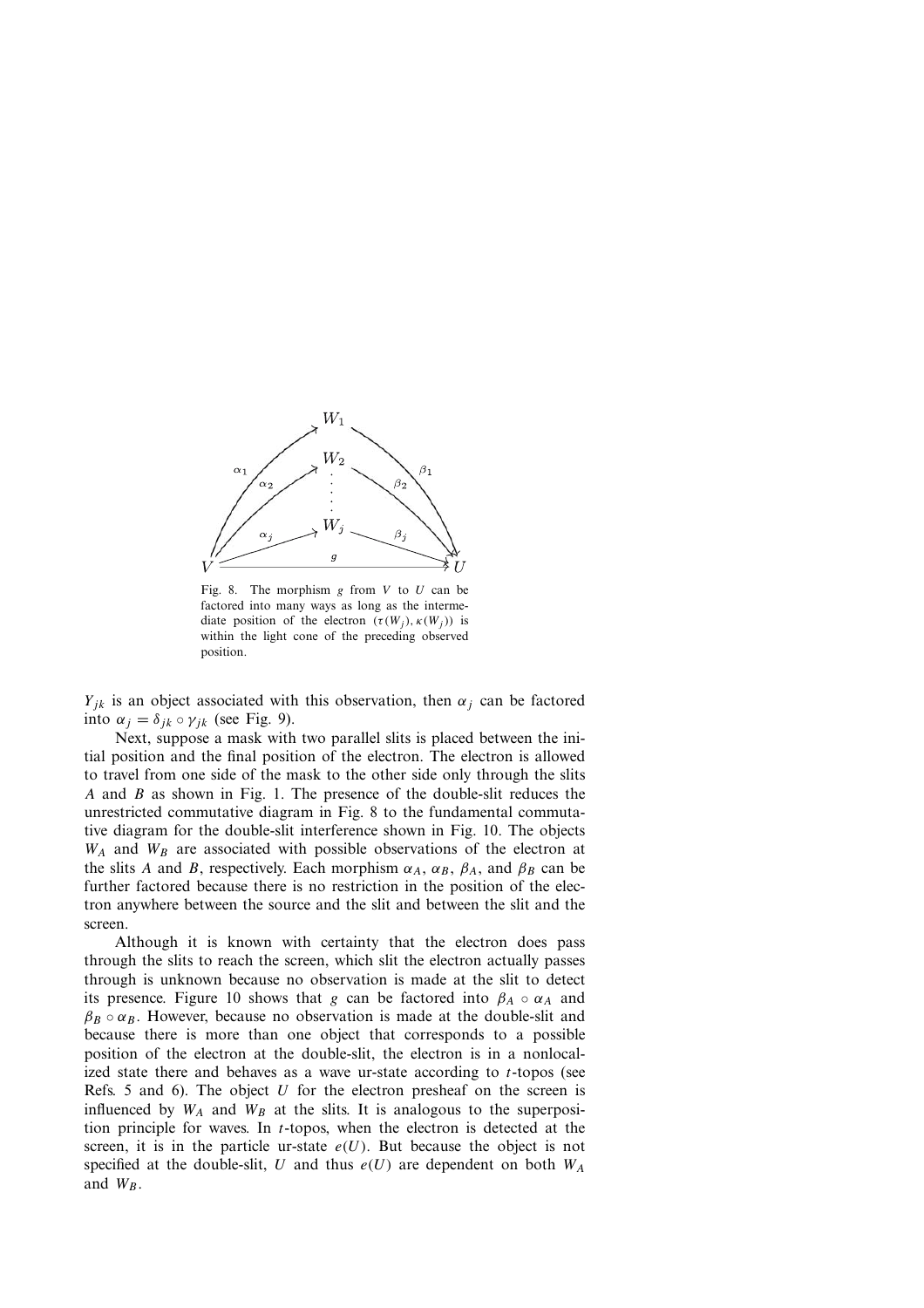

Fig. 9. Each morphism can be factored many times as more observations are made.



Fig. 10. The most fundamental commutative diagram for an electron undergoing the doubleslit interference. The electron is not detected at either slit.

If the electron is detected at the slit A with <sup>a</sup> setup like the one shown in Fig. 2, then the factorization of g must be from V to U via  $W_A$  (i.e.,  $g = \beta_A \circ \alpha_A$ ) but not via  $W_B$ , and the fundamental commutative diagram (Fig. 10) reduces to a simpler diagram with only one possible factorization of g as shown in Fig. 11, namely, the only upper triangle commutativity. This commutative diagram can also describe an experiment in which the slit  $B$  is completely closed. In such a case, all possible trajectories from the source to a point on the screen must go through the slit  $A$ . Then, the morphism g factors into  $V \xrightarrow{\alpha_A} W_A \xrightarrow{\beta_A} U$  even though no actual observation of the electron is made at the slit A.

On the other hand, if the fired electron is not detected at the slit A, then it must have gone through the slit  $B$  assuming that the detector never misses the electron through the slit. Therefore, null detection of the electron at the slit A implies that g factors into  $\beta_B \circ \alpha_B$ , and the fundamental commutative diagram reduces to the one shown in Fig. 12.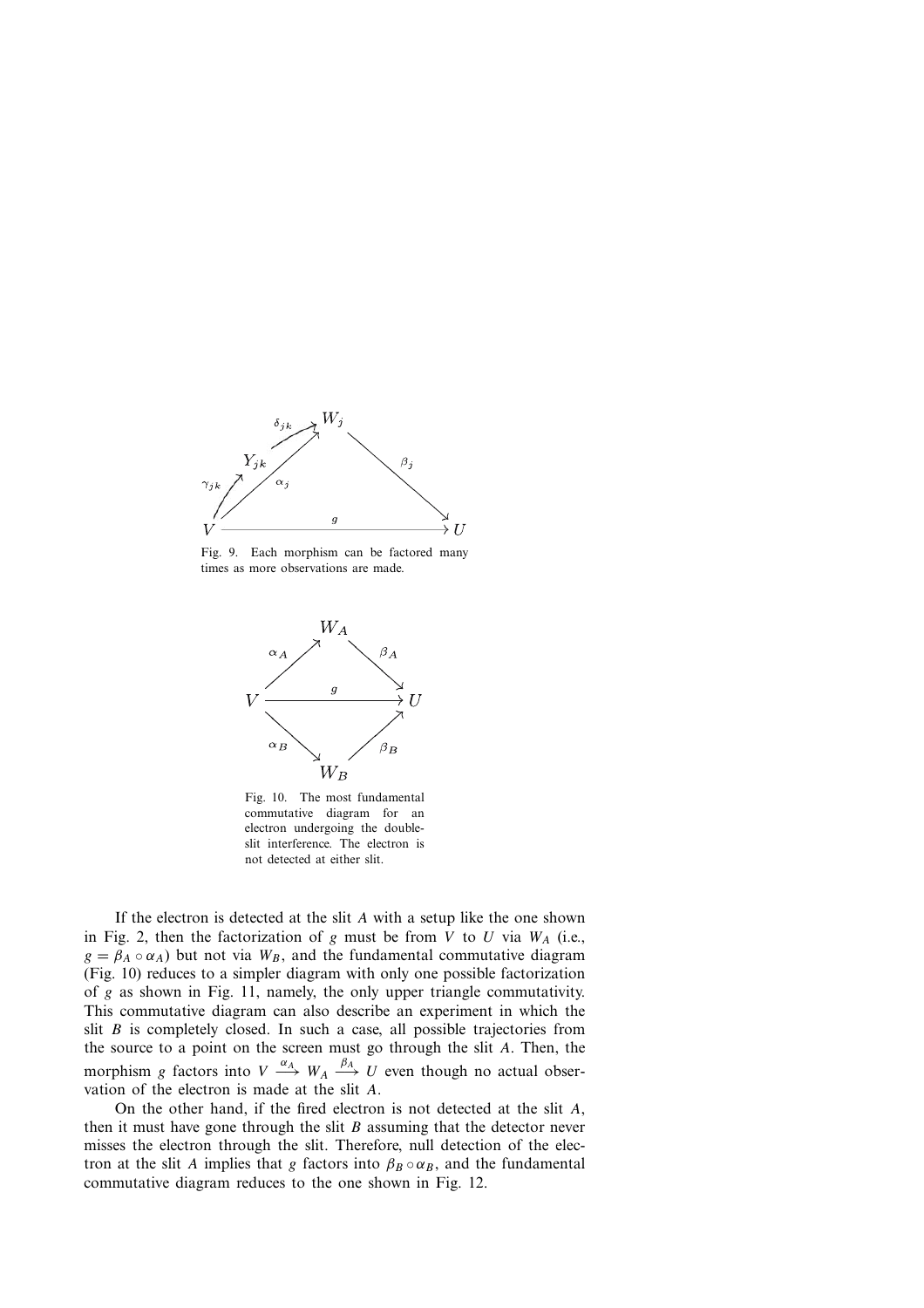

Fig. 11. The commutative diagram corresponding to the experiment in which the electron is observed at the source, then at the slit A, and finally on the screen.



Fig. 12. The commutative diagram corresponding to the experiment in which it is known with certainty that the electron passes through the slit  $B$  or that it does not pass through the slit A.

It is possible that the detector at the slit A is not  $100\%$  reliable so that the electron could have evaded detection at the slit. In such a case, the commutative diagram for the experiment could be either Fig. 12 or Fig. 10. Also, if the wavelength of photon used to detect the position of the electron at the double-slit is in the same order as the slit spacing, then which slit the electron passes through is undetermined. Although an observation is made in these cases, the associated object at the slit cannot be assigned. The fundamental diagram for the double-slit (Fig. 10) cannot be reduced to either single-slit diagrams (Fig. 11 or Fig. 12). Hence, the electron remains in a wave ur-state at the double-slit.

#### **3.2. Single-slit Diffraction**

Even when one of the slits is closed or when the electron is detected at one of them, say slit A, the electron can still behave as <sup>a</sup> wave and produce <sup>a</sup> diffraction pattern on the screen. The slit A has <sup>a</sup> finite width so it can be considered as consisting of several smaller subslits, indexed by  $\ell$ . Temporal-topos implies that for each subslit there exists an associated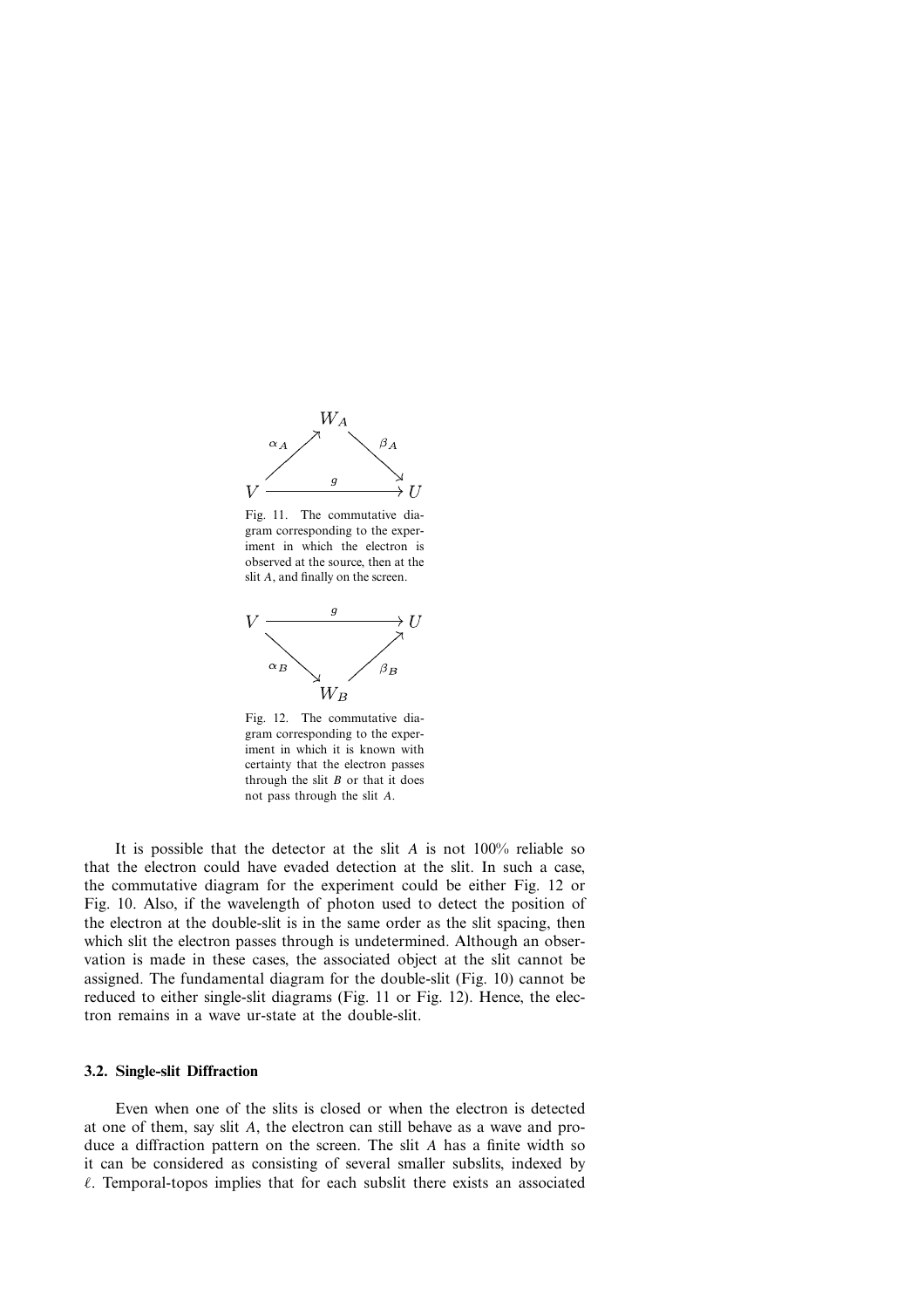

Fig. 13. The commutative diagram corresponding to the single-slit diffraction of an electron by a finite-width slit. The slit has been divided into several subslits, each with an associated object  $W_{A\ell}$  and a factorization  $g = \beta_{A\ell} \circ \alpha_{A\ell}$ .

object  $W_{A\ell}$ . In other words, the commutative diagram (Fig. 11) can be drawn as a more detailed diagram (Fig. 13) showing the factorization g within the slit A. There is more than one way to factor  $g$  at the slit so that the electron is unlocalized within the width of the list. The object  $U$ is influenced by all intermediate objects  $\{W_{A\ell}\}\$  associated with the slit A. That means, the electron acts like a wave, and therefore it is diffracted by the single-slit.

#### **3.3. Statistical Ensemble**

What has been described above applies to one electron only. When an electron is fired from the source, there is an associated object  $V$ . The observation of this electron on the screen is associated to another object U. There is one morphism g from V to U. Here, g, V, and U are all associated with this electron. If another electron were fired, it would be associated with different objects, morphism, and presheaves. Several electrons may end up at the same final position on the screen  $x_f$  after they are fired one by one, but their associated objects are different. For example, let  $x_f^{(1)}$ be the final position of the first electron and  $x_f^{(2)}$  be the final position of the second electron. Then,

$$
x_f^{(1)} = \kappa^{(1)}(U^{(1)}), \qquad x_f^{(2)} = \kappa^{(2)}(U^{(2)}).
$$

Notice that the position presheaf  $\kappa^{(1)}$  represents only the first electron and  $\kappa^{(2)}$  represents only the second electron. Suppose both electrons are detected at the same position on the screen i.e.  $\kappa^{(1)} = \kappa^{(2)}$ . This does not detected at the same position on the screen, i.e.,  $x_f^{(1)} = x_f^{(2)}$ . This does not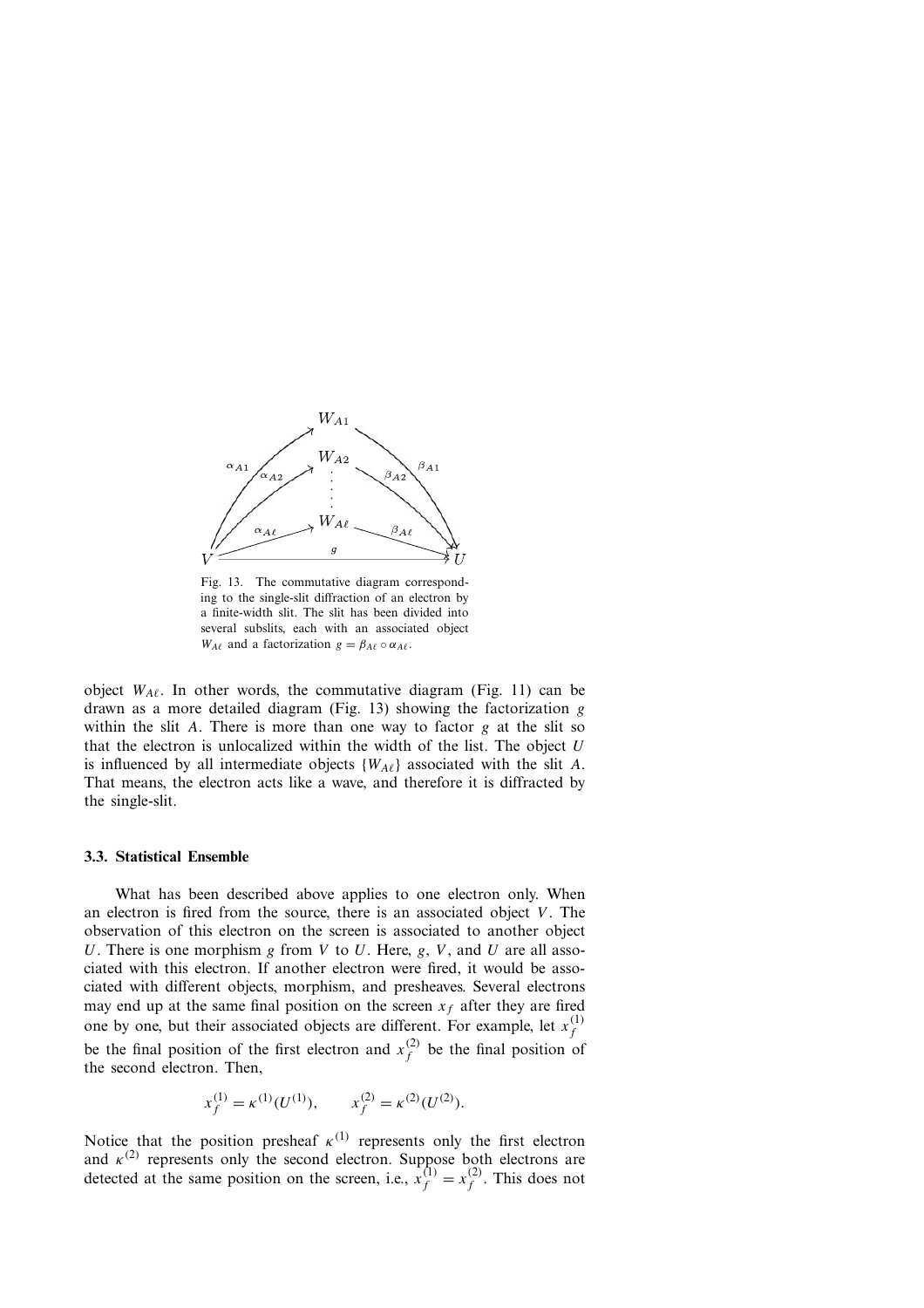

Fig. 14. The most fundamental commutative diagram for the *i*th electron in an ensemble of identically prepared electrons undergoing the double-slit interference.

imply the objects  $U^{(1)}$  and  $U^{(2)}$  are identical in *t*-site. This is because  $U^{(1)}$ is associated with the observation of the first electron and  $U^{(2)}$  with the observation of the second electron.

Next, consider similarly prepared, identical electrons being fired repeatedly from the source. The ith electron in this ensemble is associated with objects  $V^{(i)}$ ,  $U^{(i)}$ , and morphism  $g^{(i)}$ . The commutative diagram for the *i*th electron is shown in Fig. 14. This diagram belongs to only the *i*th electron. For the ensemble of N identical electrons, a set of final vertical<br>positions on the screen can be formed  $\{x^{(1)}, x^{(2)}\}$   $\{x^{(N)}\}$ . If the elecpositions on the screen can be formed,  $\{x_f^{(1)}, x_f^{(2)}, \ldots, x_f^{(N)}\}$ . If the electrons are not detected at the double-slit, the statistical distribution of the final positions should exhibit the double-slit interference pattern. This is because each electron is in the wave ur-state between  $V^{(i)}$  and  $U^{(i)}$  and hecause  $U^{(i)}$  is influenced by  $W^{(i)}$  and  $W^{(i)}$  at the screen because  $U^{(i)}$  is influenced by  $W_A^{(i)}$  and  $W_B^{(i)}$  at the screen.<br>On the other hand if the electrons are detected at the

On the other hand, if the electrons are detected at the double-slit, and which slit (either A or B) each electron passes through is known with cer-<br>tainty then the set of the final positions  $\int_{x}^{(1)} x^{(2)} dx^{(N)}$  becomes a tainty, then the set of the final positions  $\{x_f^{(1)}, x_f^{(2)}, \ldots, x_f^{(N)}\}$  becomes a disjoint union of two sets, one associated with the electrons with the commutative diagrams similar to Fig. 11 and the other associated with the electrons with the diagrams similar to Fig. 12. Each of the final position subsets exhibits a statistical distribution of a single-slit diffraction.

#### **4. DISCUSSION**

As shown in this paper that  $t$ -topos can be very useful in describing mathematical structures for the foundation of physical particles in quan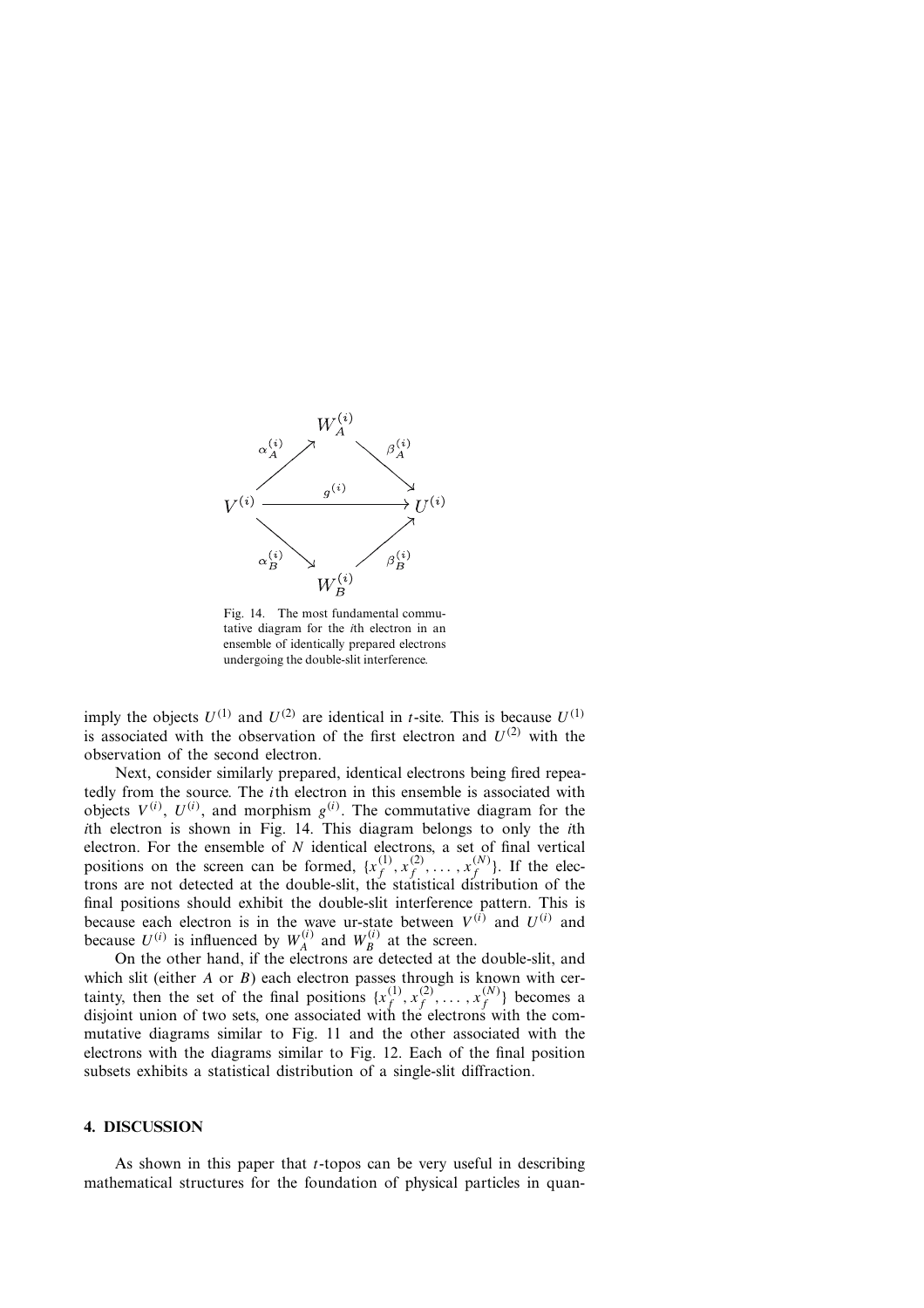tum mechanics. In the language of  $t$ -topos, an electron is represented by <sup>a</sup> presheaf e. Contradictory particle-like properties and wave-like properties of electron are consistent with the model based on a presheaf together with a choice of an object in the  $t$ -site. When the electron is actually observed, an object V in the site S is selected, and the electron is localized as  $e = e(V)$ . If an object is not specified, in other words, no observation is made, the electron remains in the wave ur-state  $e(-)$ .

In the electron double-slit experiment, the electron remains in the wave ur-state if both slits are open and no observation is made at the slit because there are more than one choice for the object in the t-site. This type of experiment is represented by the fundamental commutative diagram in Fig. 10. The particle ur-state of the electron on the screen  $e(U)$ is dependent on the factorization of the morphism from  $V$  to  $U$ . For the double-slit experiment, there are two objects  $W_A$  and  $W_B$  associated the slits, and both of them affect  $U$ . Closing one of the slits or detecting the electron at the slit selects a particular object, and thus the electron is in a localized particle ur-state at the slit. The fundamental commutative diagram reduces to simpler diagrams (Fig. 11 or Fig. 12). The double-slit interference pattern disappears in this case because  $e(U)$  is dependent on only one intermediate object (either  $W_A$  or  $W_B$ , but not both).

In this paper, we did not presheafify physically observable quantities other than time and space, but we could have introduce presheaves associated with energy and momentum of an electron at the microcosm (quantum) level  $C_1$ . Some presheaves may be coupled together. For example, the space and momentum presheaves form a pair  $(\kappa, \pi)$  acting as one object of the t-topos. This may allow us to interpret the uncertainty principle from the t-topos point of view. Spin too can be presheafified. When an object V in the t-site is specified,  $\sigma(V)$  gives us a discrete number for the spin of the electron. If we do not specify the object, then we have  $\sigma(-)$ .

Also missing is dynamics of electron in terms of  $t$ -topos as it travels from the initial position with associate object  $V$  to the final position with object  $U$ . These details will be addressed in our second paper on t-topos and the electron double-slit interference. It will be shown that how the interference patter on the screen changes, as wavelength, slit width or slit spacing increases or decreases, is consistent with properties of presheaf.

#### **REFERENCES**

1. R. P. Feynman, R. B. Leighton, and M. Sands, *The Feynman Lectures on Physics*, Vol. III (Addison-Wesley, Reading, MA, 1965).